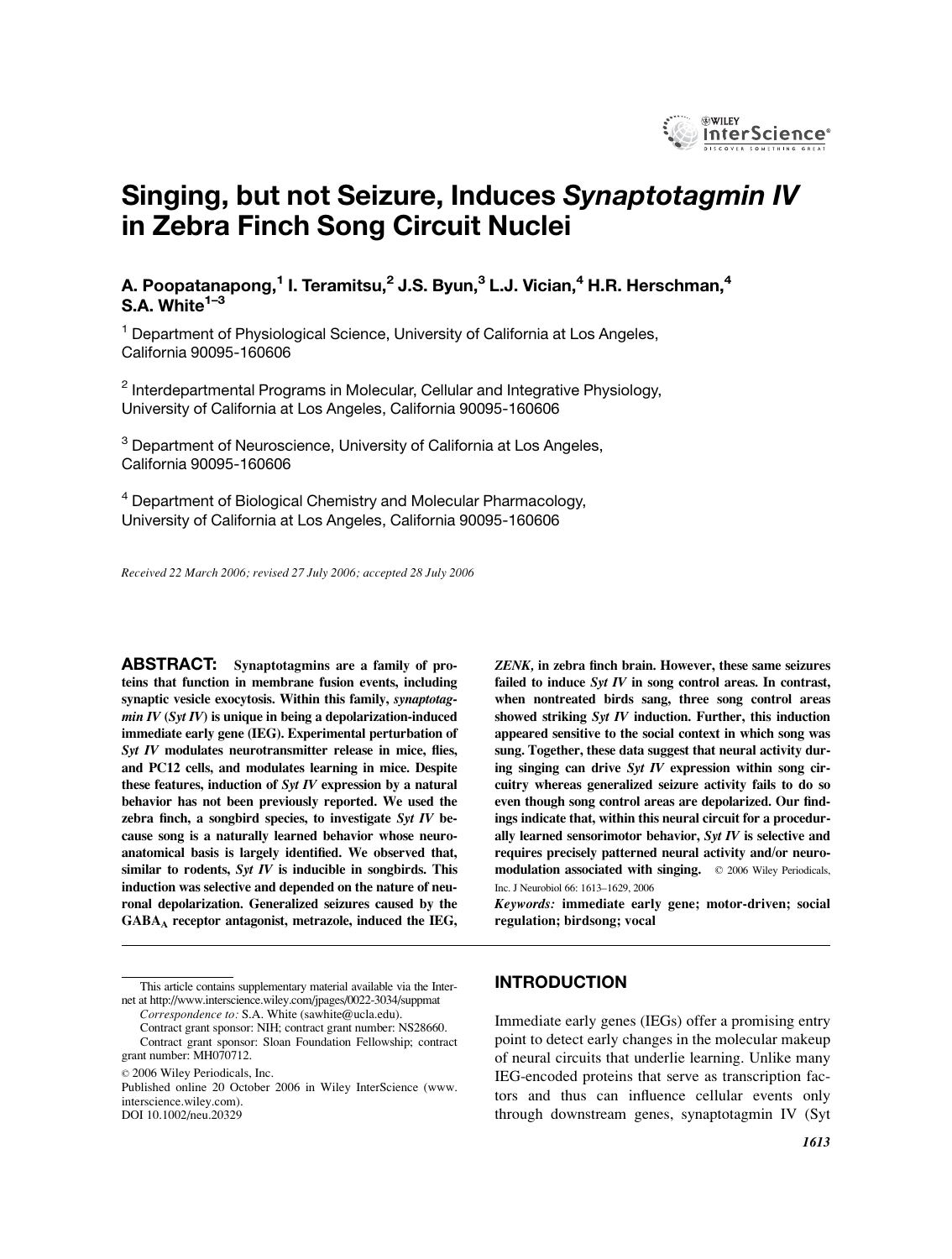IV) is a membrane trafficking-related protein and thus can directly alter the cell biology of neurons (reviewed in Sudhof, 2002). The synaptotagmin family of proteins is characterized by a transmembrane domain and two C2 calcium-binding domains. Synaptotagmin family members are thought to function in membrane fusion events. Accordingly, synaptotagmins I and II (Syt I and Syt II) participate in presynaptic calcium-mediated vesicle exocytosis. In contrast, the localization and function of Syt IV is less clear. In various studies, anti-Syt IV antibodies have localized the protein to presynaptic membranes, to postsynaptic membranes, to endosomal compartments, or to glia (Berton et al., 2000; Fukuda et al., 2001; Ibata et al., 2002; Zhang et al., 2004; Yoshihara et al., 2005).

Similarly, various functions have been proposed for Syt IV. Like all synaptotagmins, Syt IV contains the highly conserved C2A and C2B calcium-binding domains, but an amino acid substitution found in the C2A domain of Syt IV (position 244 in mammals and birds, and position 284 in fly) decreases Syt IV's affinity for calcium under some conditions (von Poser et al., 1997; Littleton et al., 1999; Dai et al., 2004). Unlike other synaptotagmins,  $Syt$  *IV* is an IEG; its mRNA is induced by seizure-producing agents in rodent hippocampus, and by forskolin treatment or potassium depolarization of PC12 pheochromocytoma cells exposed to a protein synthesis inhibitor (Vician et al., 1995). Together, these observations form the basis for the hypothesis that Syt IV is a short-term regulator of synaptic transmission. However, whether Syt IV antagonizes or mimics the function of Syt I as a presynaptic calcium sensor for neurotransmitter release remains to be resolved. The answer may depend on the system or organism studied and, in Syt IV transgenic studies, on the levels of transgene expression relative to levels of other synaptotagmins and of endogenous Syt IV (Ferguson et al., 1999; Littleton et al., 1999; Wang et al., 2001; Robinson et al., 2002; Dai et al., 2004; Machado et al., 2004; Yoshihara et al., 2005; Ting et al., 2006). Syt  $IV$  null mutant mice exhibit heightened forms of hippocampal short-term plasticity and are impaired in some forms of hippocampus-dependent memory including social transmission of food preference (Ferguson et al., 2000a, 2004). Despite these intriguing observations, behavioral induction of endogenous Syt  $IV$  expression has not been previously demonstrated in any species. Identification of a naturally occurring behavior that induces endogenous  $Syt$  *IV* to physiological levels and within a physiological context may thus provide an experimental system in which Syt IV function could be more reliably elucidated.

neural activity associated with pharmacological versus behavioral events. These birds exhibit a wellcharacterized form of procedural, sensorimotor learning, namely learning to produce their courtship song, and they possess a sexually dimorphic neural circuit, known as the song circuit, which underlies this behavior (Fig. 1; Nottebohm and Arnold, 1976; Reiner et al., 2004). The song circuit consists of two interconnected pathways, a vocal motor pathway and an anterior forebrain pathway (AFP). The vocal motor pathway includes a cortical-like pallial nucleus known as HVC, which connects to another pallial region called the robust nucleus of the arcopallium (RA) (Nottebohm et al., 1982; Wild, 1993; Sturdy et al., 2003). The firing of neurons in these areas is directly premotor to song output (Yu and Margoliash, 1996; Hahnloser et al., 2002). The AFP forms a pallio-basal ganglia–thalamo-pallial loop with input from HVC and output to RA of the vocal motor pathway by way of specialized sub-regions (reviewed in Bottjer and Arnold, 1997; Farries, 2001; Jarvis, 2004). The AFP is necessary for song modification during development and for song maintenance in adulthood when neurons in this pathway still exhibit vigorous firing patterns during singing (Bottjer et al., 1984; Sohrabji et al., 1990; Scharff and Nottebohm, 1991; Hessler and Doupe, 1999a,b; Williams and Mehta, 1999; Brainard and Doupe, 2000; Kao et al., 2005; Olveczky et al., 2005).

We used adult male zebra finches, which are oscine songbirds, to investigate  $Syt$  *IV* induction by

Zebra finch singing behavior has been classified into two broad categories (Zann, 1996): "directed" singing refers to when males sing towards a female conspecific during social interactions; "undirected" singing is when males sing alone or in the presence of, but not towards, conspecifics (Jarvis et al., 1998). These two socially distinct yet acoustically similar behaviors are accompanied by distinct brain activation patterns (Hessler and Doupe, 1999a), and expression of the IEG ZENK (acronym for  $z$ *if-268*, *egr-1*, NGFI-A, Krox-24) is robust within Area X of birds singing undirected songs compared with those singing directed songs (Jarvis et al., 1998).

We examined  $Syt$  *IV* induction in adult birds by pharmacological seizure, and by singing, including singing in different social contexts. We used the  $GABA_A$  receptor antagonist, metrazole, to induce seizures and used resultant expression patterns of ZENK to confirm that depolarization occurred broadly throughout the telencephalon, as in Mello and Clayton (1995). As expected from rodent studies (Vician et al., 1995), we find that  $Syt$  *IV* gene expression is inducible in birds following seizures. Moder-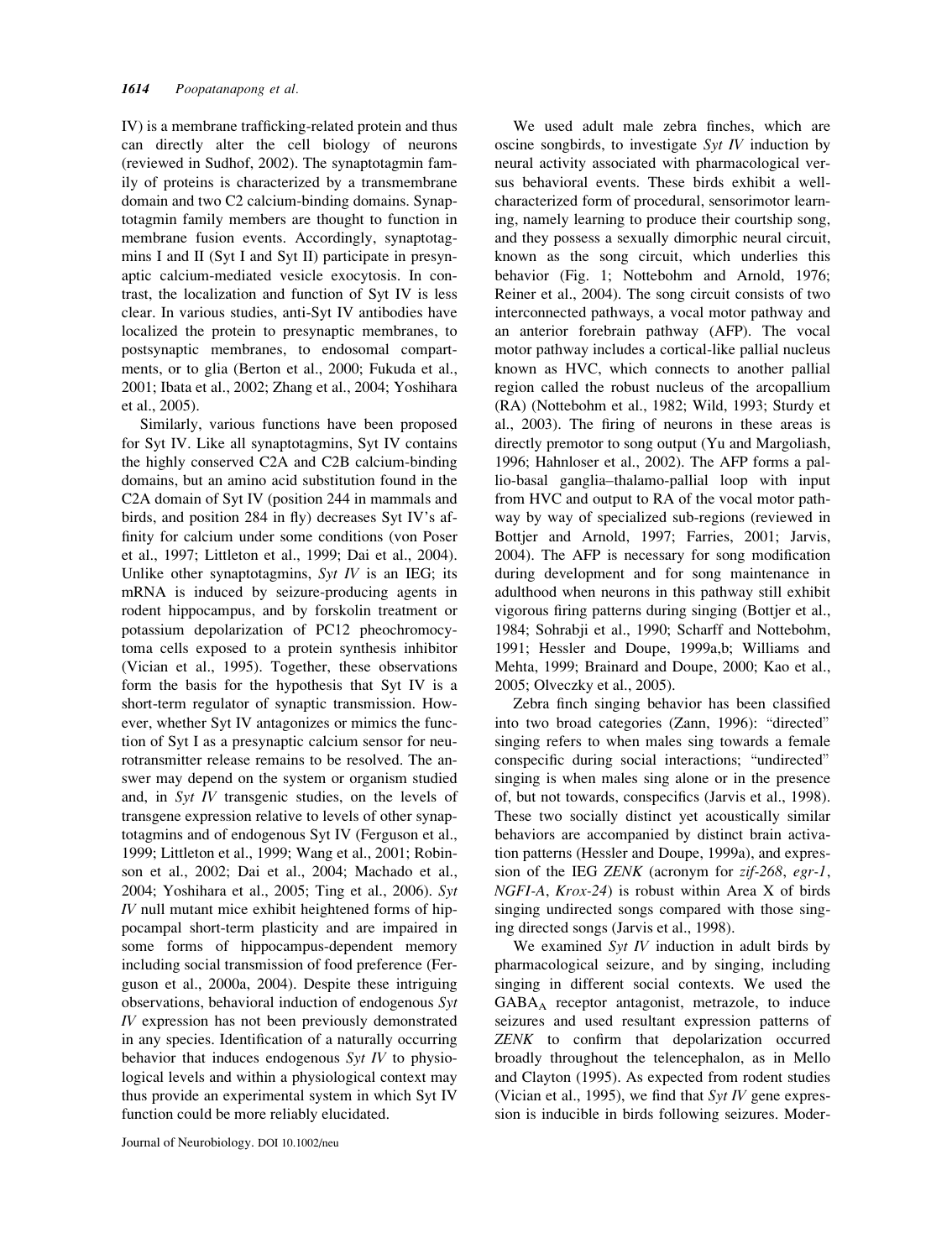

Figure 1 Avian song circuit and experimental set up. (A) Schematic sagittal diagram of the avian song circuit depicts two interconnected pathways. The vocal motor pathway (solid black arrows connecting white circles) controls song production and is composed of the cortical-like pallial nuclei HVC and RA and the brainstem motor neurons that innervate the vocal organ and respiratory muscles. The AFP (dashed arrows) allows song modification and is composed of a subset of HVC neurons, striatal Area X (black), thalamic DLM (gray), and pallial LMAN (white). Projections of LMAN neurons join the two pathways at RA, and these same neurons send axon collaterals back to Area X. Dotted line indicates the angle of coronal plane used to generate brain sections. (B) Drawings made from Nissl-stained material show representative hemicoronal sections used for gene expression analysis. Bold outlines indicate song nuclei that were the focus of study. D, dorsal; DLM, medial portion of the dorsolateral nucleus of the anterior thalamus; HVC, HVC (used as the proper name), LMAN, lateral magnocellular nucleus of the anterior nidopallium; M, medial; R, rostral; RA, robust nucleus of the arcopallium; St, striatum; X, song nucleus Area X within the medial striatum. (C) Experimental time-lines used to test for seizure-driven or singingdriven gene induction.  $T = 0$  indicates the onset of either seizure or song in experimental groups. Birds were continuously monitored for singing activity. Birds were sacrificed at one of three time-points: 30 min, 2 or 4 h.

ate Syt IV, but no Syt I, induction occurs in non-song control areas following seizures. Surprisingly, in the song circuit, we did not observe changes in Syt IV

gene expression in response to metrazole-induced depolarization, even though these regions contain GABAA receptors (Schmidt and Perkel, 1998; Spiro et al., 1999; Rosen and Mooney, 2000). In contrast, when adult male zebra finches are allowed to sing,  $Syt$  *IV* expression is induced in three song circuit nuclei: the lateral magnocellular nucleus of the anterior nidopallium (LMAN), HVC, and RA. Further, we find that induction in LMAN depends upon the social context of singing. Our examination of  $Syt$  IV expression levels as a function of multiple forms of neural activation (seizure, directed singing, or undirected singing) reveals that  $Syt$  *IV* induction is selective and depends upon the nature of neuronal depolarization. The specific requirement for singing-related, but not seizure-related, neural activity for Syt IV induction within vocal control neurons demonstrates active regulation of  $Syt$  IV during production of learned vocalizations in adulthood.

### METHODS

Figure 1 shows the experimental timeline used to investigate  $Syt$  *IV* induction by seizure or by singing as well as a schematic of the neuroanatomical areas relevant to these experiments.

### Animals and Tissues

Adult (101–700 days of age, mean  $=$  209 days) male zebra finches (Taeniopygia guttata) from our closed breeding colony were maintained on a 14:10 h light/dark photoperiod and fed ad libitum. Thirty two birds were analyzed. The University of California at Los Angeles Institutional Animal Care and Use Committee approved all animal use.

#### Metrazole Administration

Metrazole was administered following previously established protocols (Mello and Clayton, 1995). Briefly, in the morning after 'lights on', birds (12.8  $\pm$  0.3 g) were injected intrapectorally either with saline or with metrazole  $(0.06 \text{ mg/g of bird weight}; 0.02 \text{ mg}/\mu\text{L})$ , a GABA<sub>A</sub> receptor antagonist and convulsant. Injection volumes ranged from 30 to 55  $\mu$ L. Metrazole-injected birds exhibited convulsions characterized by loss of balance, rapid, uncoordinated movement and then stiffening, and unstructured (non-song) vocalizations. These seizures generally began 2 min after injection and lasted for a few minutes. On two occasions, seizure onset occurred 7–8 min after the injection and lasted for  $\sim$ 10 min. Following recovery, most birds exhibited normal daily activity or long periods of quiescence. In some birds, occasional additional seizures occurred. This variable response to metrazole between individuals was not correlated with the amount of metrazole birds received. To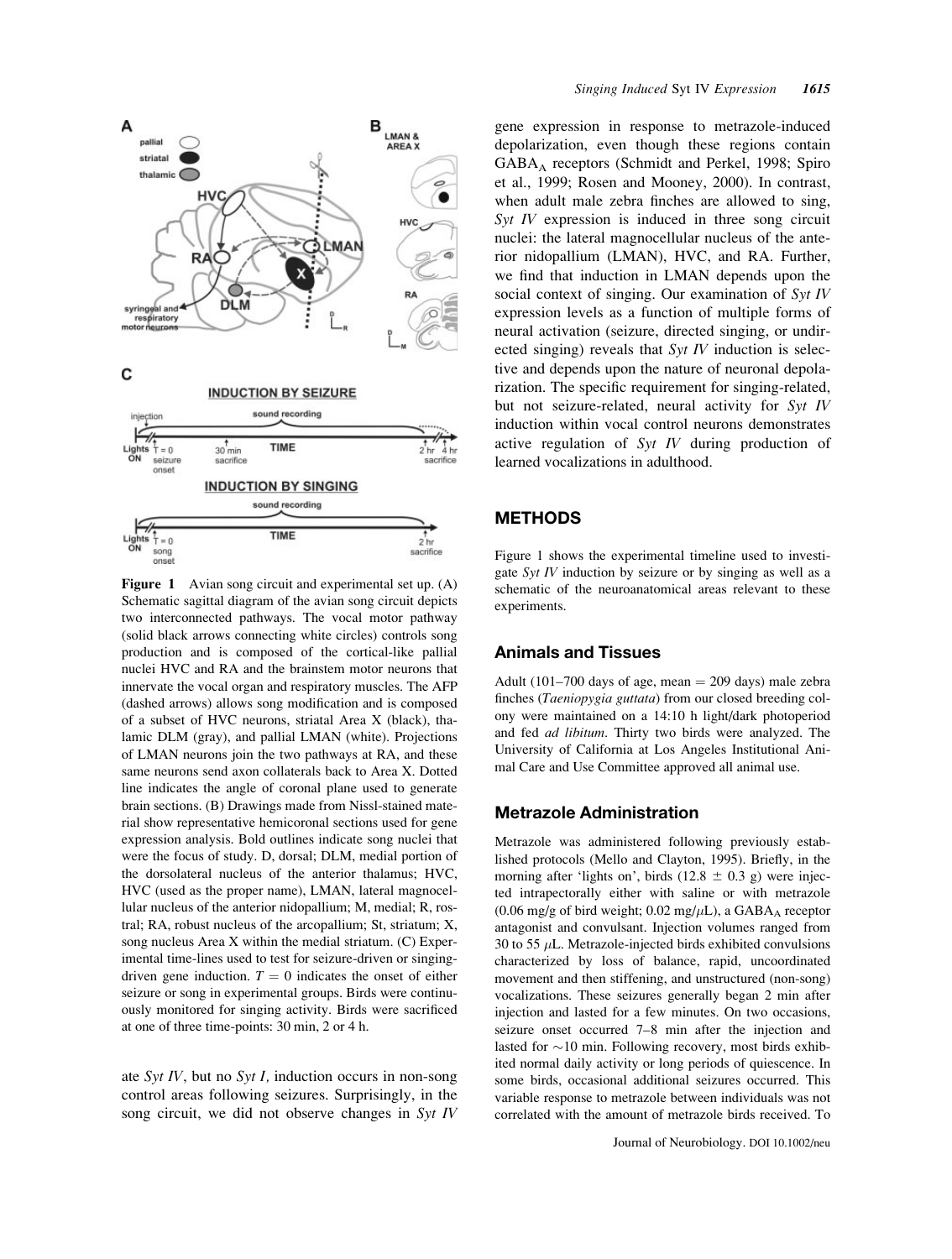restrict this portion of the study to the effects of pharmacological depolarization, birds that sang during or after seizure induction were subsequently excluded from the study.

#### Behavioral Monitoring

For investigating the effects of seizure activity, males were sacrificed at 30 min, 2 or 4 h after seizure onset (metrazoleinjected birds) or saline injection (control birds). For the 30 min and 2 h time-points, males were kept in an undisturbed place and continuously monitored for general activity and for singing. For the 4-h time-point, males were individually placed in a sound attenuation chamber (Acoustic Systems, Austin, TX) where all sounds were recorded for detection of any singing.

For investigating the effects of singing-related activity, males were acclimated to the experimental environment for 1–2 days by individually housing them in cages placed inside a sound attenuation chamber. Introduction of a female zebra finch to the chamber the night prior to behavioral recording was used to encourage the male to sing the following morning. Initially, we used females simply for this purpose and were not concerned about whether males directed all of their songs to the females. However, later analysis (see below) revealed that, although housed with a female, males sang some undirected songs. We thus refer to this group of singing males as 'mixed-singers' to indicate that they sang both directed and undirected songs. On the morning of the experiment, sound recording began at 'lights on', as previously described (Livingston et al., 2000). To maximize likelihood of observing motor-driven gene expression (Jarvis and Nottebohm, 1997), only birds that sang a minimum of 70 song bouts were included in the comparison with non-singing birds. Non-singing birds were housed like the mixed-singers but without females and were inhibited from singing by the investigator sitting near the cage during behavioral monitoring. Only males that did not sing or sang two bouts maximum were included.

For investigation of whether the social context of singing affects Syt IV expression patterns, we tested two additional groups of males: those that sang 100% of their songs to females ('directed-singers') and those that sang alone ('undirected-singers'). For the directed-singers, individual males were presented with a different female every 3– 4 min for 2 h while their singing behavior, including body orientation and posture (Zann, 1996), was closely observed. This frequent replacement of females resulted in performance of 100% directed songs. For undirected singing, individually housed males were allowed to sing for 2 h.

All birds were sacrificed 2 h after the onset of their first song bout (singing) or 'lights on' (non-singing controls). A bout was defined as one or a series of motifs separated from other motifs by more than 1 s.

### Tissue Preparation

Birds were sacrificed by decapitation and their brains were rapidly extracted, frozen on aluminum floats on liquid nitro-

Journal of Neurobiology. DOI 10.1002/neu

gen, and stored at  $-80^{\circ}$ C until use. Brains were sectioned at 20  $\mu$ m coronally using a cryostat (Microm HM560, Micron, Germany). Sections were thaw mounted onto seven sets of microscope slides (Superfrost plus, Fisher, Pittsburgh, PA) in a manner that created essentially replicate sets, allowing for multiple histological comparisons within one bird. Slides were kept at  $-80^{\circ}$ C until processing.

#### Isolation of Zebra Finch Syt I cDNAs

Poly( $A^+$ ) RNA was isolated from the brains of  $\geq$ 40-day-old zebra finches using Oligotex mRNA Maxi kit (QIAGEN, Valencia, CA) and reversed transcribed using the Marathon cDNA Amplification kit (Beckman Dickinson Biosciences, Palo Alto, CA). The entire coding region of  $Syt I$  was obtained through PCR with primers designed based on the chicken Syt  $I$  5'-untranslated region (UTR) and 3'UTR sequences (sense 5'- CGGCAAGCTGACTGTTGTC-3'; antisense 5'-GGCTGGAAATGAAAGGACCTA-3'). PCR cycling conditions using BD Advantage<sup>TM</sup> 2 PCR kit (Beckman Dickinson Biosciences) were (i) 2 min at  $94^{\circ}$ C for 1 cycle; (ii) 15 s at  $94^{\circ}$ C, 30 s at  $64^{\circ}$ C, and 1 min at  $72^{\circ}$ C for 45 cycles; and (iii) 1 min at  $72^{\circ}$ C for 1 cycle.

Amplified cDNAs were subcloned into pCR TOPO-4 vector (Invitrogen Corp., Carlsbad, CA) and sequenced in sense and antisense directions. Three independent clones were sequenced and the consensus sequence was deposited in the GenBank (accession: DQ267216).

### Isolation of Zebra Finch Syt IV cDNAs

We screened a cDNA library made from 1–day-old male zebra finch telencephalon. Approximately  $5 \times 10^5$  pfu were plated on XL1 Blue MRF' cells, lifted onto nitrocellulose membranes (Schleicher & Schuell BioScience Inc., Keene, New Hampshire) and screened with a randomly primed,  $\alpha^{32}$ P-dCTP-labeled, probe prepared from a full length rat Syt IV clone (Vician et al., 1995) (Pharmacia Kit for Random Prime Probe Generation, Amersham Pharmacia Biotech, Piscataway, NJ). Individual positive plaques were isolated after three rounds of screening and in vivo excision was performed to extract (-) p-Bluescript (pBSII-SK, Stratagene, La Jolla, CA) from the phage. Clones were bi-directionally sequenced using T7 and M13 reverse primers. The putative  $Syt$  *IV* clone was then sequenced with an internal primer (5'-CTGCCAGCAATGGATGA-3') to reconfirm that the Asp  $\rightarrow$  Ser substitution characteristic of orthologous Syt IV C2A domains was present. The clone was then sequenced in sense and antisense directions with six different overlapping primers to confirm that there were no mismatches (GenBank accession: DQ267217).

### Zebra Finch Syt I and Syt IV Probe Synthesis

The full length zebra finch  $Syt I$  was digested with Spe I to produce the sense cDNA template, or with Not I to produce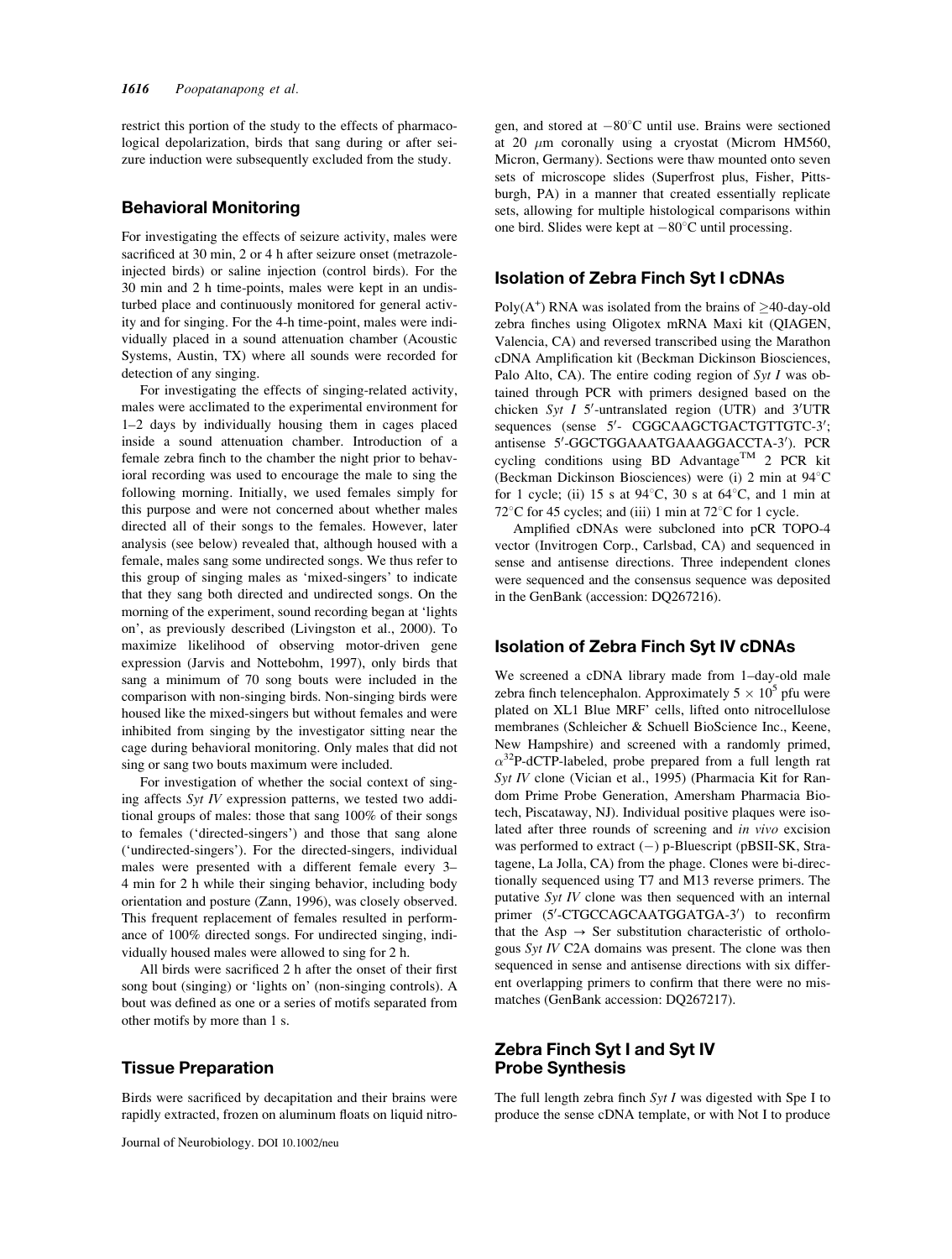the antisense cDNA template through in vitro transcription. A Syt IV DNA template, containing full coding sequence plus 3'-untranslated regions, was digested with Not I to produce the sense cDNA template, or with Bgl II to produce the antisense cDNA template. A second Syt IV DNA template consisting of only 3'UTR was obtained through PCR with primers designed based on the zebra finch Syt IV 3'UTR sequence (sense 5'- CAGGTTAGAGAGGGGAT-3'; antisense 5'-CAAATATGAGTCACTAATAAGTTAC-3<sup>'</sup>). Two identical clones with opposite orientations were digested with Bgl II to produce both the sense and antisense cDNA template of 341 bp. The linearized templates were then labeled with  $\lceil 33P \rceil$  uridine triphosphate (GE Healthcare, Piscataway, NJ) using Riboprobe Combination System-T3/T7 (Promega Corp, Madison, WI). The riboprobes were purified using BD Chroma spin columns (Beckman Dickinson Biosciences).

### **ZENK Probe Synthesis**

A 1887 bp fragment encoding the canary ZENK cDNA (Mello et al., 1992) was digested with EcoR1 and then subcloned into pGEM7 vectors (Promega Corp.) in opposite orientations. These two clones were used to generate the sense and the antisense probes as described above.

#### In situ Hybridization

To analyze Syt I, Syt IV, and ZENK expression, we performed in situ hybridizations essentially as described in Teramitsu et al. (2004). Briefly, one of seven sets of brain sections was hybridized with one of six  $[^{33}P]$  UTP-labeled riboprobes:  $SytI$  sense,  $SytI$  antisense,  $SytIV$  sense,  $SytIV$ antisense, ZENK sense, or ZENK antisense. The seventh set was stained with thionin blue to reveal Nissl substance (Tolivia and Tolivia, 1985) for identification of neuroanatomical structures and to guide localization of the expression patterns for each gene with reference to a songbird brain atlas (Stokes et al., 1974). Neuroanatomical terms for brain regions used current avian nomenclature (Reiner et al., 2004; Jarvis et al., 2005). Each in situ hybridization experiment contained slides from the two groups of birds under comparison (i.e. either metrazole-injected and salineinjected, mixed singing and non-singing, or undirected singing and directed singing). Following hybridization, slides were exposed to autoradiographic film (BioMax MR film, Eastman Kodak, Rochester, NY) for 18–24 h for Syt I or 24–48 h for Syt IV and ZENK. Slides were then dipped in liquid emulsion (Kodak NTB-2) and exposed at  $4^{\circ}$ C in lightproof boxes for approximately 2–4 weeks, depending on the relative abundance of the gene and on probe radioactivity levels. Emulsion-coated slides were developed in Kodak D19 developer, fixed in Kodak fixer, and counter stained with thionin blue.

Several criteria were applied in order to assign the observed radioactive labeling to specific neuroanatomical regions. For each anatomical designation: (1) labeling patterns were reliably detected within each group of birds, (2) labeling was observed bilaterally in each area, (3) labeling was observed in consecutive sections, (4) labeling was detected with antisense, but not with sense, probes.

## Quantification of Gene Expression and Statistical Analyses

A trained observer blind to the treatment groups performed the initial round of quantification of gene expression. To quantify gene expression intensity for each brain region sampled, photomicrographs of autoradiograms were captured with a MTI DC-330E camera (Dage-MTI, inc. Michigan City, IN) attached to a Leica MZ APO microscope (Leica, Heerbrugg, Switzerland) and converted into an 8-bit digital image, using Adobe Photoshop<sup>®</sup> 7.0. For each experimental comparison (metrazole to saline, mixed singing to non-singing, or undirected singing to directed singing) images were captured with identical microscope settings and illumination conditions. An image from an adjacent Nissl-stained section was overlaid on photomicrographs to indicate the targeted area for quantification. Once an area was targeted, the Nissl image was removed. Mean pixel density (optical density, OD), was used as a measurement of labeling intensity. To minimize variability between in situ hybridizations, the OD measurement of a song nucleus or other region of interest [e.g. striatum (St) outside of Area X; (Fig. 1)] was normalized by dividing it by the OD of an outlying brain area chosen for its stable gene expression across treatment groups (selected areas of nidopallium; see Supplementary Table). Normalizing a signal from a region of interest using a stable signal from the same brain section removes variability across experiments due to the length of autoradiogram exposures. The Supplementary Table indicates the regions of interest and the corresponding nidopallial areas selected for normalization as well as the statistical tests that indicate that gene activity did not change in the latter areas as a function of treatment. Normalized measurements from consecutive sections were then averaged per bird. Thus, each bird generated one value per brain region. These values were averaged among birds in the same treatment group. The final value represents averaged normalized OD per brain region. A ratio value of 1 indicates that the mRNA in the region of interest and the outlying areas used for normalization are expressed at similar levels.

Quantification of emulsion-coated slides yielded more variable but comparable results to those obtained from film autoradiograms (simple linear regression of data subset;  $n = 23$ ,  $r = 0.826$ ,  $p = 0.001$ ). Emulsion-coated slides require longer processing times; for this reason optical density values from autoradiograms are reported throughout the study.

JMPTM statistical analysis software (SAS Institute Inc., Cary, NC) was used to generate an analysis of variance and compute linear regressions. The dependent variable was expressed as the average normalized OD for each song region. The independent variable was treatment type: saline versus metrazole, non-singing versus mixed singing, directed sing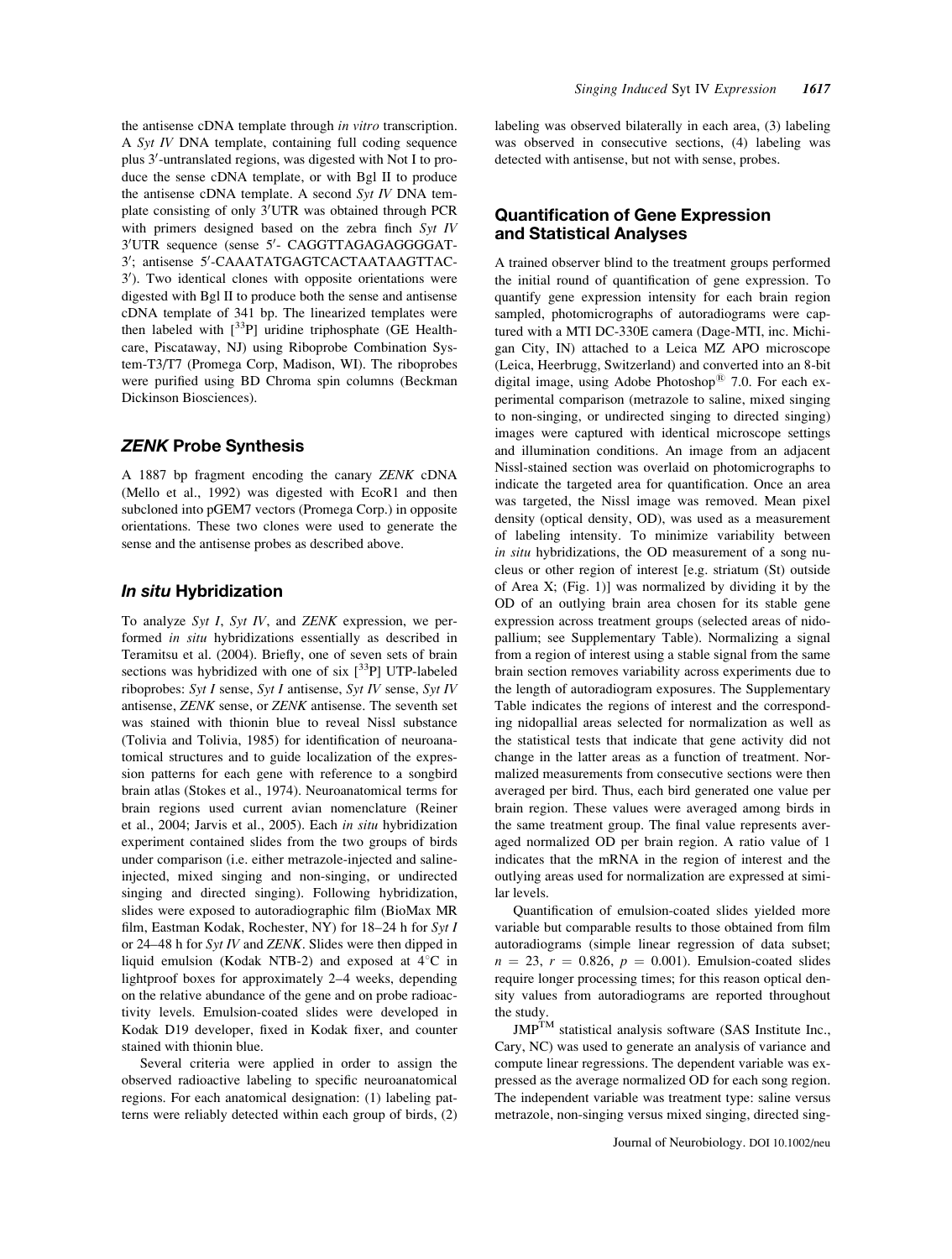ing versus undirected singing. Nonparametric Wilcoxon, with treatment type as a grouping variable, was used to test whether treatment had an effect on gene expression. Nonparametric statistics were chosen because the data set did not conform to parametric assumptions. Simple linear regressions were used to test whether gene expression levels correlated with amount of singing. Statistical values are reported in the Results and Discussion sections as average normalized OD  $\pm$  standard error of the mean (SEM) unless otherwise noted. In graphs, error bars show SEM, while triangles indicate average values obtained for each subject. All tests are 1-way based on published observations that depolarization should increase Syt IV mRNA (e.g. Vician et al., 1995; n.s., nonsignificant).

LALIGN was used to generate percent identity scores for phylogenetic comparison of synaptotagmin sequences (Huang and Miller, 1991).

#### RESULTS

### Isolation and Identification of Zebra Finch Syt I and Syt IV

Full length zebra finch  $Syt I$  and  $Syt IV$  cDNAs were isolated, as well as a 341 bp sequence from the  $Syt IV$  $3'$ UTR. Zebra finch Syt I and Syt IV coding sequences contain regions that correspond to the transmembrane and two C2 calcium-binding domains described for all members of the synaptotagmin family. The deduced amino acid identities between the functional domains of zebra finch Syt I and Syt IV and those of several orthologs are shown in Figure 2. As expected, the putative C2A domain of zebra finch Syt IV contains a single amino acid substitution (Asp  $\rightarrow$  Ser; position 244) that has thus far been observed in animals as diverse as flies and nematodes (Littleton et al., 1999), zebra fish (Woods et al., 2005), and humans (Ferguson et al., 2000b).

The full length zebra finch Syt I amino acid sequence was 93, 95, and 63% identical to Syt I in rat, human, and fly, respectively. The zebra finch Syt IV amino acid sequence was highly similar to mammalian orthologs: 85% identical to rat and 88% identical to human Syt IV. However, zebra finch Syt IV was only 48% identical to fly Syt IV. Dai et al. (2004) have suggested that there may be functional differences between Drosophila and mammalian Syt IV proteins. The low sequence conservation between the zebra finch and fly Syt IV orthologs (48%) suggests that zebra finch Syt IV might also be functionally distinct from fly Syt IV. In comparison, Syt I is thought to share the same function across species, supported here by the greater sequence conservation between zebra finch and fly Syt I (63%) These obser-

|                 | Veside<br>lumen |                  | Cytoplasm                  |                  |                      |
|-----------------|-----------------|------------------|----------------------------|------------------|----------------------|
| NH.             |                 | TM               | SPACER                     | C <sub>2</sub> A |                      |
| Sytl<br>PG LEED |                 | 579<br>$60 \geq$ | 144<br>FLIR PLPL<br>スクウェアウ |                  | 2662<br>PUMPER, INC. |

cook  $397$  aa

A

| Gallus gallus<br>(P47191)             | 93%       | 100% | <b>NR</b> | 100% | 100% |
|---------------------------------------|-----------|------|-----------|------|------|
| Homo spiens<br>(P21579)               | 85%       | 95%  | <b>NR</b> | 97%  | 99%  |
| Mus musculus<br>(P46096)              | 74%       | 90%  | <b>NR</b> | 97%  | 99%  |
| Rattus norvegicus<br>(P21707)         | 75%       | 90%  | <b>NR</b> | 96%  | 98%  |
| Drosophillia melanogaster<br>(P21521) | <b>NR</b> | 35%  | <b>NR</b> | 68%  | 81%  |

Syt IV

| 98%<br>96% |                                 |
|------------|---------------------------------|
| 93%<br>90% |                                 |
| 92%<br>87% |                                 |
| 92%<br>86% |                                 |
| 56%<br>48% |                                 |
|            | 89%<br>80%<br>73%<br>76%<br>27% |

B

#### C<sub>2</sub>A 180 PAM<mark>D</mark>EQSMT\$DPYIKMTILPEKKHK...230SQIQDLTLHFMI L\$FDRFSRDDVIGEVLIPLAGI ELSE...269<br>180 PAMDEQSMT\$DPYIKMTILPEKKHK...230SQIQDLTLHFMVL\$FDRFSRDDVIGEVLIPLAGTELSE...269 Chicks<br>Finch

C2B 300KARHLPKSDVSGLSDPYVKVNLYH\_386LFVFDIPCEGLDDISIEFLVLDSDRGSRNEVIGRLTLGS..398<br>300KARHLPKSDVSGLSDPYVKVNLYH\_386LFVFDIPCEGLDDISIEFLVLDSDRGSRNEVIGRLTLGS..398 **Chicke**<br>Finch

Figure 2 Domain structure and percent identity of zebra finch Syt I and Syt IV orthologs. (A) Top schematic highlights the Syt I and Syt IV functional domains. Approximate amino acid (aa) boundaries in the deduced zebra finch sequences are indicated for the luminal (L), transmembrane region (TM), spacer region (SPACER) and the two C2 calcium-binding domains (C2A and C2B) of Syt I (black) and Syt IV (gray). Beneath, two tables show the percent amino acid identity of zebra finch Syt I or Syt IV to corresponding sequences of chicken, mammals and fruit fly with GenBank accession numbers indicated. The range of residues that comprise the spacer region of Syt I has not been reported for mammalian and fly orthologs (NR). (B) Alignment of portions of the avian C2A and C2B domains highlights the conserved aspartate residues (gray boxes) thought to coordinate calcium binding. The amino acid substitution (Asp  $\rightarrow$  Ser) characteristic of the Syt IV C2A domain is bolded and underlined. Within the C2B domain, a conservative substitution (Glu  $\rightarrow$  Asp) occurs at position 386 that is thus far unique to avian sequences.

vations, together with the high sequence conservation between mammalian and zebra finch Syt IV orthologs (85–88%), suggest that zebra finch Syt IV resembles mammalian, more than Drosophila, Syt IV.

As expected, the zebra finch Syt I and Syt IV sequences were highly similar to those of the chicken (Fig. 2); zebra finch Syt I sequence was 99% identical to chicken Syt I and zebra finch Syt IV was 95% identical to chicken Syt IV. Zebra finch and chicken Syt IV shared identical amino acid substitutions at the putative calcium-binding sites within the C2A and C2B domains. Within the Syt IV C2B domain,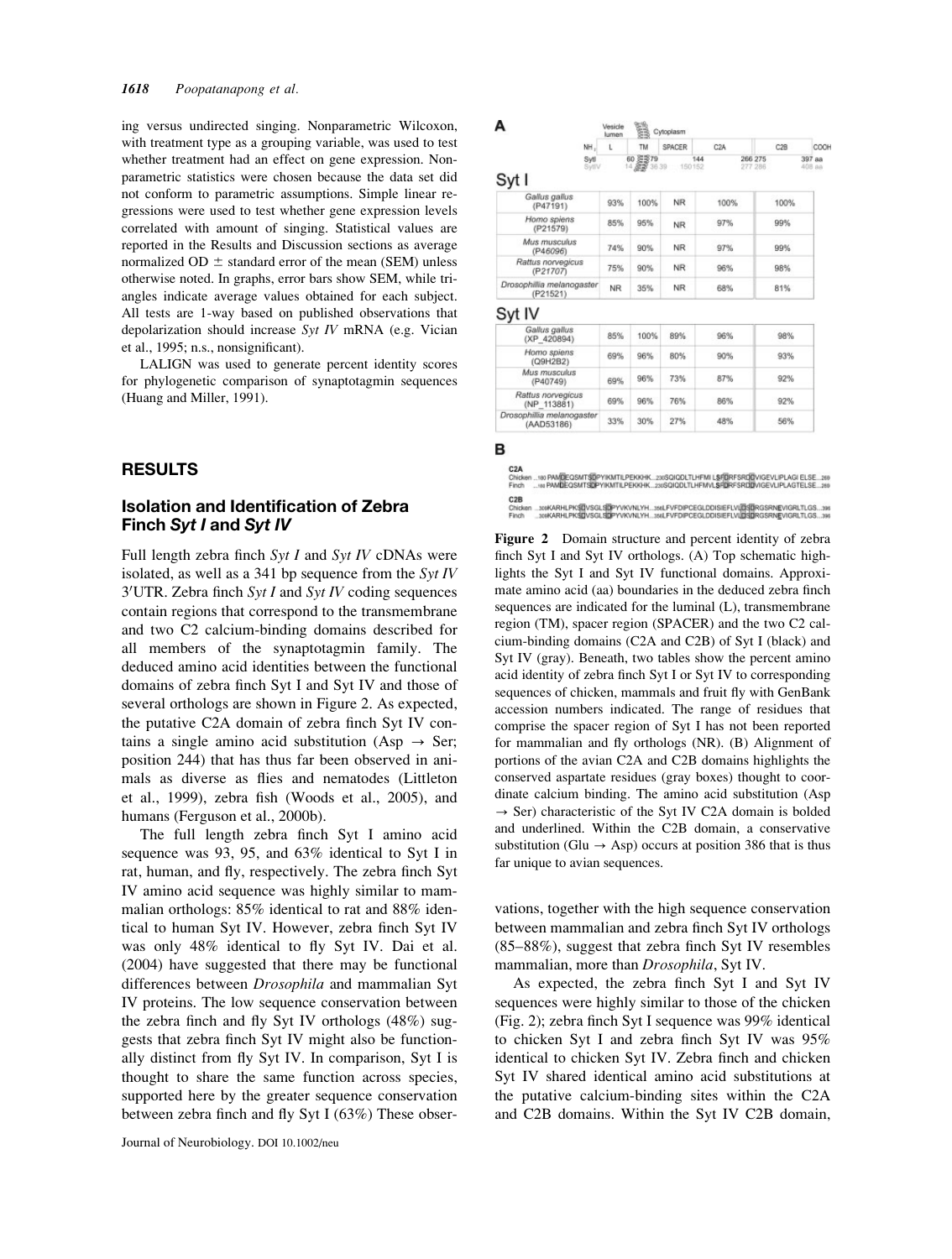

Figure 3 Singing, but not seizure, induces Syt IV in the song control nucleus LMAN. Syt IV expression in LMAN. (A) Top row shows a drawing (left) of the hemicoronal Nissl-stained section (right) at the level of LMAN (arrow) and indicates neuroanatomical boundaries used in gene expression analysis. Middle and bottom rows show representative photomicrographs of film autoradiograms from brain sections hybridized with an antisense probe for Syt IV. Scale bar, 1 mm.  $(B)$ The bar graph compares average normalized  $Syt$  IV mRNA levels in LMAN across treatment groups. ODs of Syt IV signals from saline-injected and metrazole-injected birds show similar intensities. In contrast, mixed singing birds show induced  $Syt$  *IV* mRNA expression relative to non-singing birds ( $\gamma p = 0.010$ ). Triangles indicate average values obtained for each subject, used to create the group means. The star symbol in the mixed singing group is from a singing bird used for a different study, but that was collected and processed identically to the singing birds presented here. Although not included in the statistical analyses, its Syt IV levels fit within those of the mixed singers, reinforcing the reliability of these results. The bottom scatter plot shows nonnormalized OD measurements that were used to generate the average normalized OD values shown above. Within each group cluster, measurements for an individual bird are aligned vertically. Data are expressed as means  $\pm$  SEM. Numbers within parentheses indicate sample size. H, hyperpallium, M, mesopallium; N, nidopallium; NS, non-singing; MS, mixed singing; St, striatum; X, song nucleus Area X of the medial striatum.

there was a conservative avian-specific substitution (Glu  $\rightarrow$  Asp, position 386) in one of the calciumbinding sites [Fig. 2(B)].

In situ hybridizations with either the Syt I or Syt IV full length riboprobes with brain sections of unstimulated (non-singing or saline-injected) birds revealed broad, robust expression of both synaptotagmins throughout the zebra finch telencephalon, with differences in their patterns. For example, the Syt I riboprobe strongly hybridized within the ventral mesopallium (M; Supplementary Fig. 1) while the Syt IV probe produced more moderate signals (M; Fig. 3). These observations suggest that the riboprobes were specific for their respective sequences, as expected based on the low level of nucleotide identity (57%) between their entire coding regions. The difference in the inducibility of the two genes following depolarization (see below) further suggests that each probe was specific for its target. We confirmed this for Syt  $IV$  by comparing expression patterns obtained with the full length versus the  $3'UTR$  Syt IV riboprobe. Indeed, the hybridization patterns were identical (Supplementary Fig. 2), indicating specific detection of Syt IV.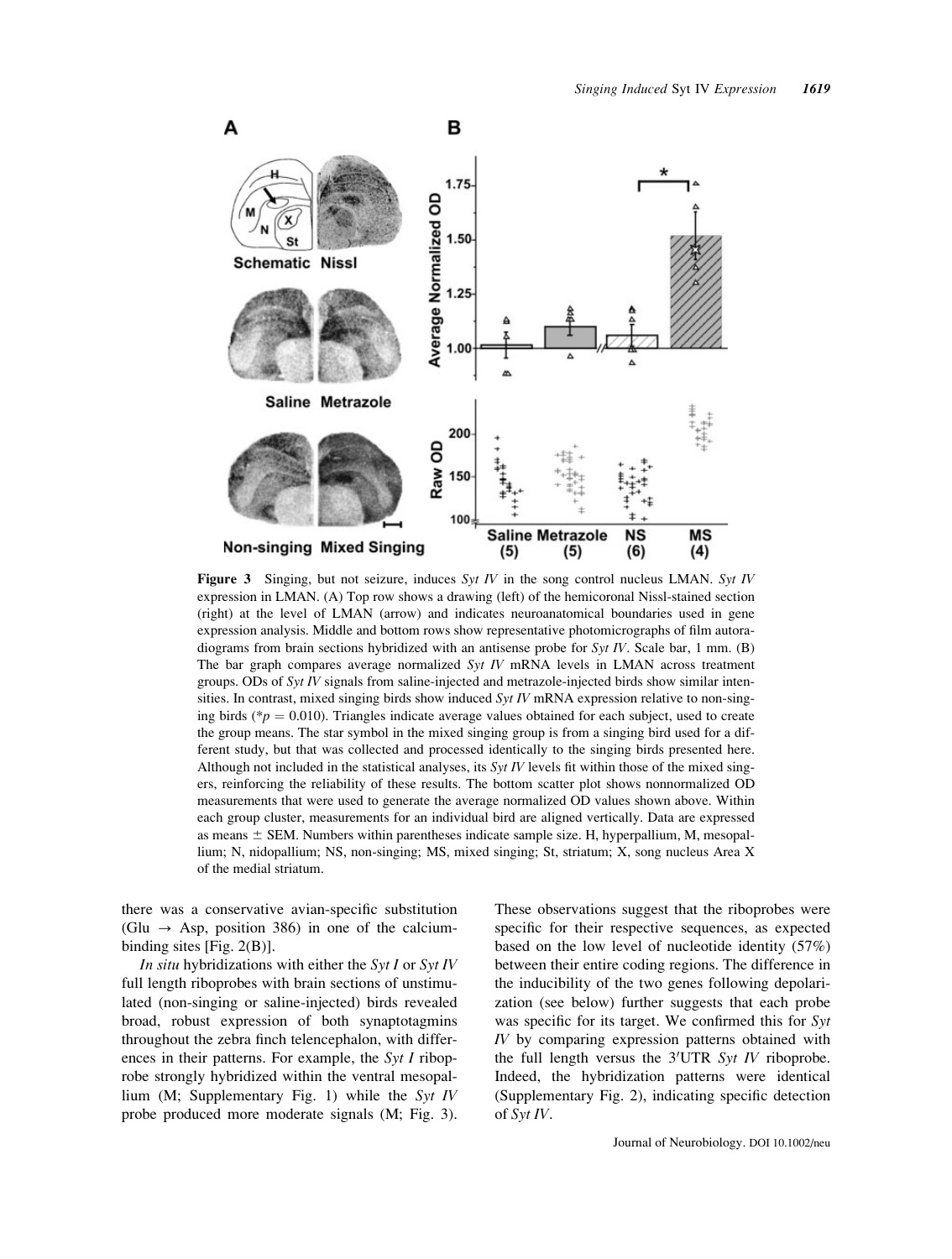### Effects of Generalized Seizure Activity on ZENK and Synaptotagmin Expression

To determine whether  $Syt$  *IV* is inducible by seizure in birds, as in rodents (Vician et al., 1995), we administered the  $GABA_A$  receptor antagonist, metrazole, or saline to male zebra finches, generally following the procedures of Mello and Clayton, 1995 (Fig. 1), and compared resultant brain levels of ZENK, Syt I, and  $Syt IV$  mRNAs. The IEG ZENK was selected as a positive control of general depolarization (in addition to the seizures themselves) because its robust induction following metrazole administration in zebra finches is well-characterized (Mello and Clayton, 1995). Syt I was chosen as a negative control because it is not an IEG; therefore its expression should not be modulated by neuronal depolarization (Mahata et al., 1992; Vician et al., 1995). *ZENK*, *Syt I*, and *Syt IV* mRNA expression levels were evaluated 30 min after seizure, the time at which ZENK induction is detectable following metrazole treatment (Mello and Clayton, 1995), and peaks following the onset of singing behavior (Jarvis and Nottebohm, 1997). Expression of all three transcripts was also assessed at 2 and 4 h post-seizure, consistent with the time-course for Syt IV induction in rats (Vician et al., 1995).

As expected, ZENK mRNA increased markedly in the telencephalon of metrazole-injected birds sacrificed 30 min after seizure onset, relative to saline-injected controls. This observation, coupled with the seizures themselves, confirmed the efficacy of our metrazole injection paradigm in depolarizing regions of the zebra finch brain (Supplementary Fig. 3) including song nuclei. Our ZENK data largely confirm those previously reported (Mello and Clayton, 1995). For example, using quantitative measures similar to those of Mello and Clayton (1995) we found a  $\sim$ 2-fold increase in *ZENK* mRNA levels within song nucleus HVC at 30 min following seizure relative to levels in saline-injected controls (nonnormalized OD  $\pm$  SEM: saline  $=$  56  $\pm$  2.6,  $n = 3$ ; metrazole = 100  $\pm$  20.0,  $n = 3$ ;  $p = 0.049$ ).

Unlike  $ZENK$ , Syt I transcripts did not noticeably increase following metrazole-induced seizures, in any brain area, at any time-point (Supplementary Fig. 1). Syt I mRNA was broadly distributed in the zebra finch brain. In all treatment groups, Syt I expression was robust throughout the cortical-like pallium, with lower levels observed in the striatum. Among the song control regions, Syt I expression was high in HVC, but relatively low in LMAN, Area X and RA. Syt I exhibited regionalized expression within thalamic and brainstem structures and showed strong expression in cell layers of the optic tectum and cerebellum (Supplementary Fig. 1).

**Nissl Schematic Saline Metrazole** B Δ Average Normalized OD  $1.0$ ₹ Δ  $0.8$ £ Δ Δ Δ **Saline Metrazole** Saline Metrazole

**AREAX** 

A

**Figure 4** Syt IV induction by seizure is limited to nonsong control regions. Syt  $IV$  induction in the striatum of metrazole-injected birds. (A) Top drawing (left) indicates neuroanatomical boundaries used in gene expression analysis. The drawing was made from the photomicrograph (right) showing a hemicoronal Nissl-stained section at the level of Area X. Beneath, photomicrographs of autoradiograms from brain sections at the level of the striatum, hybridized with a Syt IV antisense probe. Scale bar,  $1$  mm. (B) Bar graphs compare normalized  $Syt$  *IV* mRNA levels in Area X and outlying striatum across treatment groups. Optical densities of  $Syt IV$  signals in Area X were low relative to the surrounding striatum in saline-injected birds ( $n = 5$ ) and did not differ from those in metrazole-injected birds  $(n = 5)$ . In contrast, *Syt IV* levels increase in the striatum outlying Area X following metrazole injection (\*p = 0.045). H, hyperpallium; M, mesopallium; N, nidopallium; St, striatum; X, song nucleus Area X of the medial striatum.

**OUTLYING STRIATUM** 

Although changes in Syt IV expression were observed at 30 min following metrazole-induced seizures, they were not robust (data not shown). By 2 h, however, increases in  $Syt$  *IV* mRNA levels were obvious in the brains of metrazole-injected birds relative to those of saline-injected birds (Fig. 4), and these changes largely persisted at 4 h (data not shown). Consequently, we quantified  $Syt$  *IV* signals at the 2-h time-point. Intriguingly,  $Syt$  *IV* induction by seizure appeared limited to non-song control areas (Fig. 4). For example,  $Syt$  *IV* expression in the striatum (St), outside of Area X, was  $\sim$ 20% higher in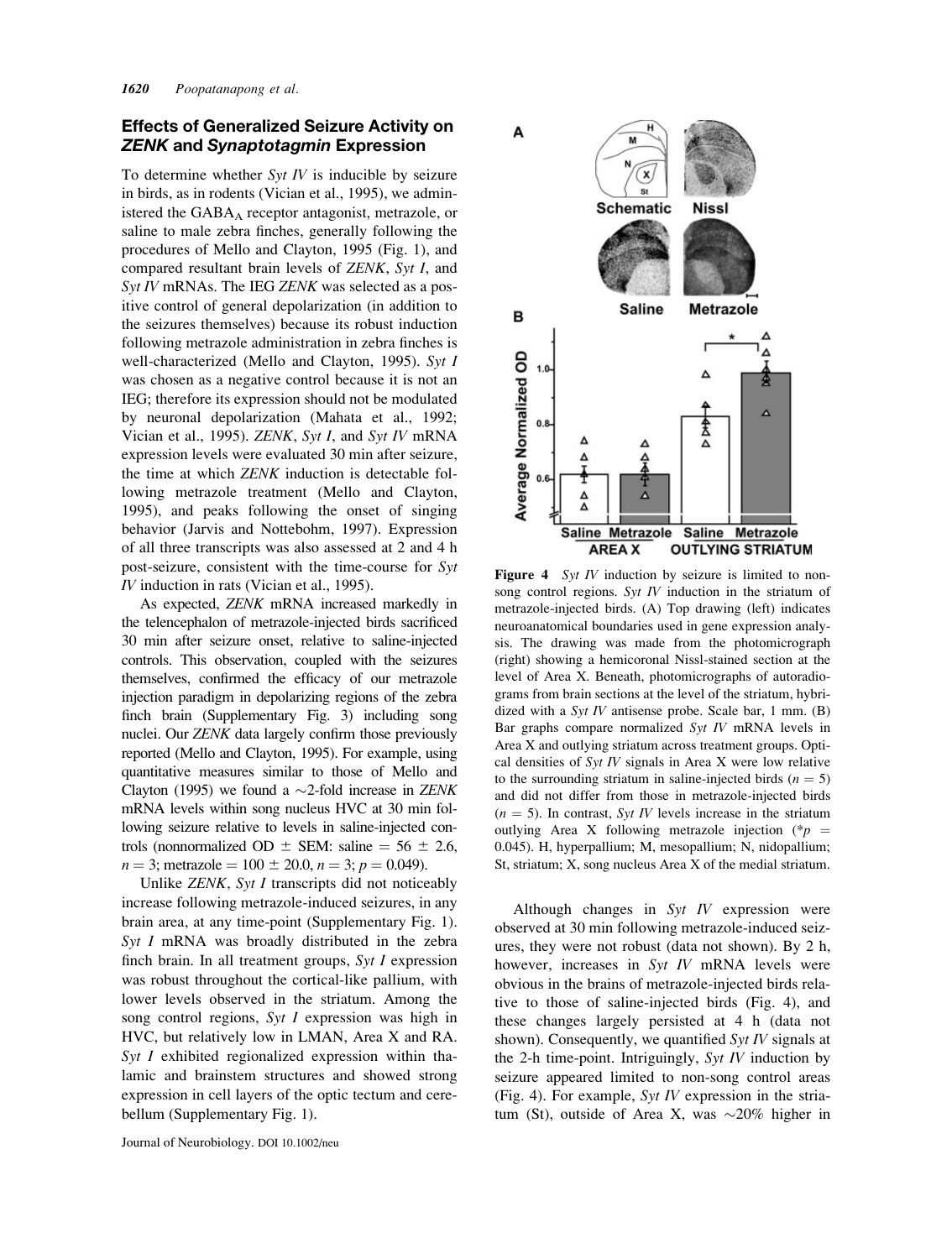

**Figure 5** Syt IV is robustly expressed in cerebellar granule and Purkinje cell layers. Photomicrographs show darkfield images of emulsion dipped coronal section that was hybridized to the full length Syt IV riboprobe (left, middle) or of an adjacent Nissl-stained section (right) within the cerebellum of a mixed singing bird. Silver grains in the dark-field images correspond to the Nissl-dense Purkinje cell bodies (arrows) at left. Gr, granule cell layer; Mol, molecular layer; Pkj, Purkinje cell bodies; WM, white matter.

metrazole-injected birds than that in saline-injected birds (saline  $= 0.83 \pm 0.04$ ,  $n = 5$ ; metrazole  $=$  $0.99 \pm 0.04$ ,  $n = 5$ ;  $p = 0.043$ ). Of note, within Area X, the striatal region of songbirds that is dedicated to song (Sohrabji et al., 1990; Scharff and Nottebohm, 1991), there was no Syt IV induction (saline  $= 0.62 \pm 0.62$ 0.04;  $n = 5$ ; metrazole = 0.62  $\pm$  0.03;  $n = 5$ ; n.s., Fig. 4). The lack of  $Syt IV$  induction in Area X by seizure was in sharp contrast to the robust increase in ZENK levels within Area X that we and others observe at 30 min following metrazole administration (data not shown and Mello and Clayton, 1995). The nonsignificant statistics for other song control regions that lacked seizure-driven  $Svt$  *IV* induction are reported below in the section on singing, to aid comparison with the significant differences observed when birds sing.

Syt IV null mutant mice are impaired on the rotorod test for motor skill (Ferguson et al., 2000a,b), a task that depends in part on cerebellar control (Lalonde et al., 1995). In normal rodents,  $Syt$  *IV* expression in the cerebellum is constitutively high (Vician et al., 1995; Berton et al., 1997; Ferguson et al., 2000a,b). Therefore, we examined  $Syt$  IV expression in the cerebellum of control birds and compared them with birds that had undergone convulsions. In both groups,  $Syt$  *IV* was robustly expressed within the Purkinje and granule cell layers, as indicated by silver grain signals that overlaid these regions on emulsion-dipped slides from all groups (Fig. 5). As described for mammals, these high basal levels were not affected by seizure (saline  $= 1.99 \pm 1.99$ 0.10,  $n = 3$ ; metrazole = 1.68  $\pm$  0.14,  $n = 6$ , n.s.).

Summarizing these data, metrazole-driven seizure activity induced  $Syt IV$  mRNA in areas of the avian telencephalon at 2 h following seizure. However, Syt IV induction did not occur in major song control regions in response to this pharmacological activation.

### Effects of Singing on ZENK and Synaptotagmin Gene Expression

To determine whether singing behavior induces  $Syt$  $IV$  in the zebra finch brain, gene expression was analyzed at 2 h after 'lights on' (for non-singing males) or song onset (for singing males - generally within 2.5 h of 'lights on'). The 2-h time-point was chosen because this was the earliest time at which robust  $Syt$ IV induction following metrazole-induced seizure was reliably observed. Analysis of the ZENK expression levels revealed that, although housed with females, the singing birds sang some portion of undirected songs (Supplementary Fig. 4). This was evident by high levels of ZENK expression within Area X, as previously demonstrated for undirected singers (Jarvis et al., 1998). Therefore, we refer to this group of birds as mixed-singers to indicate that they sang both directed and undirected songs.

As with seizure-driven neural activity, singingdriven activity failed to alter  $Syt I$  expression levels or patterns. Examination of film autoradiograms suggested that Syt I mRNA levels of singing birds did not differ from those of non-singing birds (Supplementary Fig. 1).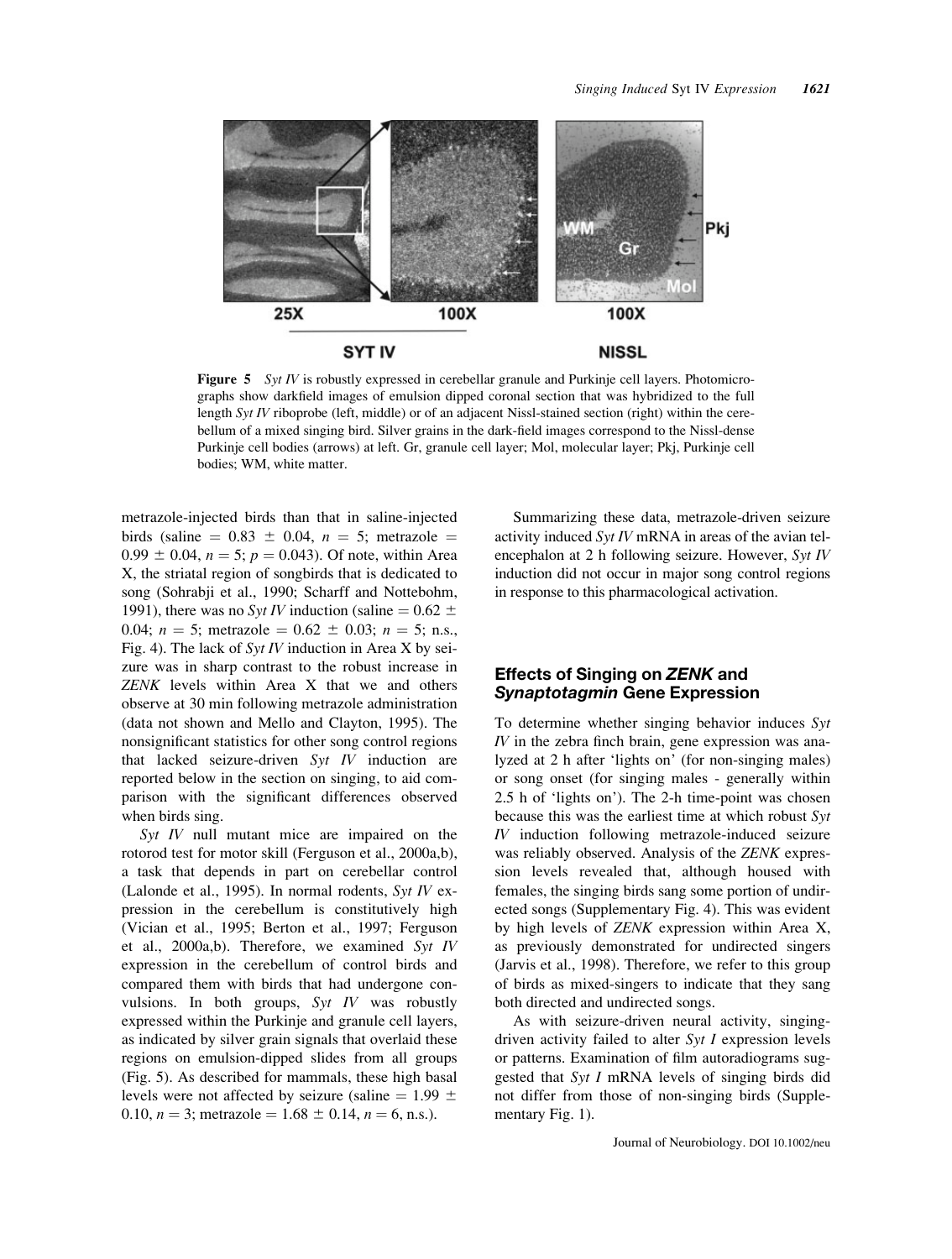Unlike seizure, mixed singing resulted in dramatic Syt IV induction in the song control regions LMAN, HVC, and RA (Figs. 3 and 6) and decreased  $Syt$  *IV* in Area X (Table 1). In both saline-injected and metrazole-injected birds,  $Syt$  *IV* mRNA levels in LMAN were comparable to those in the surrounding nidopallium used for normalization (saline  $= 1.01 \pm 0.06$ ,  $n = 5$ ; metrazole = 1.10  $\pm$  0.04,  $n = 5$ ; n.s., Fig. 3). When birds sang, Syt IV was induced by  $\sim 50\%$ within LMAN relative to levels of outlying nidopallium. No such induction was observed in any of the non-singing birds (non-singing  $= 1.06 \pm 0.05$ ,  $n = 6$ ; mixed singing  $= 1.52 \pm 0.11$ ,  $n = 4$ ;  $p = 0.010$ ). Of note, the almost complete lack of overlap between the raw  $Syt$  IV optical density values in LMAN of singing birds and the lower values from the other treatment groups [Fig. 3(B)] emphasizes the robustness of this finding.

In HVC, Syt IV levels were  $\sim$ 25% higher than those in the surrounding nidopallium but were unaffected by seizure (saline  $= 1.25 \pm 0.04$ ,  $n = 6$ ; metrazole =  $1.29 \pm 0.06$ ,  $n = 4$ ; n.s.; Fig. 6). In contrast to seizure, singing induced Syt IV levels in HVC relative to levels from non-singing birds (non-singing  $=$ 1.34  $\pm$  0.02, n = 6; mixed singing = 1.67  $\pm$  0.07,  $n = 4$ ;  $p = 0.010$ . Results from RA were similar to those obtained in HVC. Syt IV levels in RA did not change as a result of seizure activity (saline  $= 1.06 \pm 1.06$ 0.06,  $n = 5$ ; metrazole = 1.04  $\pm$  0.06,  $n = 5$ ; n.s.) but were induced as a result of singing (non-singing  $= 1.07 \pm 0.05$ ,  $n = 6$ ; mixed singing  $= 1.35 \pm 0.05$ ,  $n = 5$ ;  $p = 0.018$ ). Intriguingly, when birds sang, Syt  $IV$  expression within the striatum, including in Area X, was slightly, but significantly, lower than that of non-singing birds (St: non-singing  $= 0.80 \pm 0.01$ ,  $n = 4$ ; mixed singing  $= 0.72 \pm 0.02$ ,  $n = 6$ ;  $p =$ 0.033) (Area X: non-singing =  $0.66 \pm 0.02$ ,  $n = 6$ ; mixed singing  $= 0.60 \pm 0.01$ ,  $n = 4$ ;  $p = 0.033$ ).

A summary of Syt IV induction in the zebra finch brain, both for metrazole-induced seizures and for mixed singing, is presented in Table 1. The table shows whether changes in Syt IV expression occurred and the statistical p-values obtained for each region.

To discover whether the social context of singing influences  $Syt IV$  induction, as has been shown previously for ZENK (Jarvis et al., 1998), we examined Syt  $IV$  expression levels in a small cohort of birds that sang either 100% directed or 100% undirected songs. Surprisingly, when birds directed their songs entirely to females, Syt IV levels in song nuclei remained stable (Fig. 7) in that they resembled levels obtained from non-singing birds in the prior experiments (Figs. 3 and 6). In contrast, when birds sang purely undirected songs, Syt IV levels were induced in LMAN relative to levels of directed-singers (Fig. 7; undirected  $= 1.23 \pm 0.05$ ,  $n = 3$ ; directed  $= 1.04 \pm 0.03$ ,  $n = 3$ ;  $p = 0.049$ ). In fact, the range of values for the two groups did not overlap (range normalized OD, undirected = 1.14–1.29,  $n = 3$ ; versus directed = 0.98– 1.07,  $n = 3$ ). Qualitatively similar results were obtained for HVC and RA (Fig. 7), although levels of  $Syt IV$  induction were not significant in these areas.

## Levels of Syt IV Induction Correlate with Amount of Singing

Syt IV induction in song control nuclei by singing likely results from song-related neural activity in these regions. If this is the case, then greater amounts of singing, driven by increased neural activity, should produce more Syt IV message, as has been shown for ZENK (Jarvis and Nottebohm, 1997). To test this hypothesis, we counted the number of bouts that each mixed-singer sang [Fig.  $1(C)$ ]. The number of song bouts was indeed strongly and positively correlated with Syt IV mRNA levels in LMAN, HVC and RA (Fig. 8), with the strongest correlation observed for HVC ( $r = 0.96$ ,  $p < 0.0001$ ). In contrast, there was no correlation between the decreased  $Syt$  *IV* expression in Area X and the number of song bouts ( $r =$  $0.14, p > 0.05$ .

### **DISCUSSION**

Syt IV is unique within the synaptotagmin family of membrane-trafficking proteins; it is the only synaptotagmin that is inducible by neural depolarization (reviewed in Sudhof, 2002). However, no natural stimulus for  $Syt IV$  induction in vivo has been identified previously. Here, using the zebra finch, we show that neural activity associated with singing provides a natural source of depolarization that drives  $Syt$  IV expression specifically within song circuit neurons.

We isolated and sequenced zebra finch  $Syt$  IV and Syt I complete coding sequences for use in measuring mRNA expression levels. The predicted Syt IV amino acid sequence in birds contains the single amino acid substitution in the C2A domain that is conserved across species from fly to human (Fig. 2). In vitro, this substitution decreases the calcium affinity (Ullrich et al., 1994; von Poser et al., 1997) and alters the lipid-binding capacity of the molecule (Fukuda et al., 1996). In unstimulated birds,  $Syt IV$  and  $Syt I$  mRNAs are broadly distributed throughout the telencephalon. On top of this constitutive expression, we find that  $Syt IV$  mRNA is inducible in birds, as it is in mammals (Fig. 4; Ferguson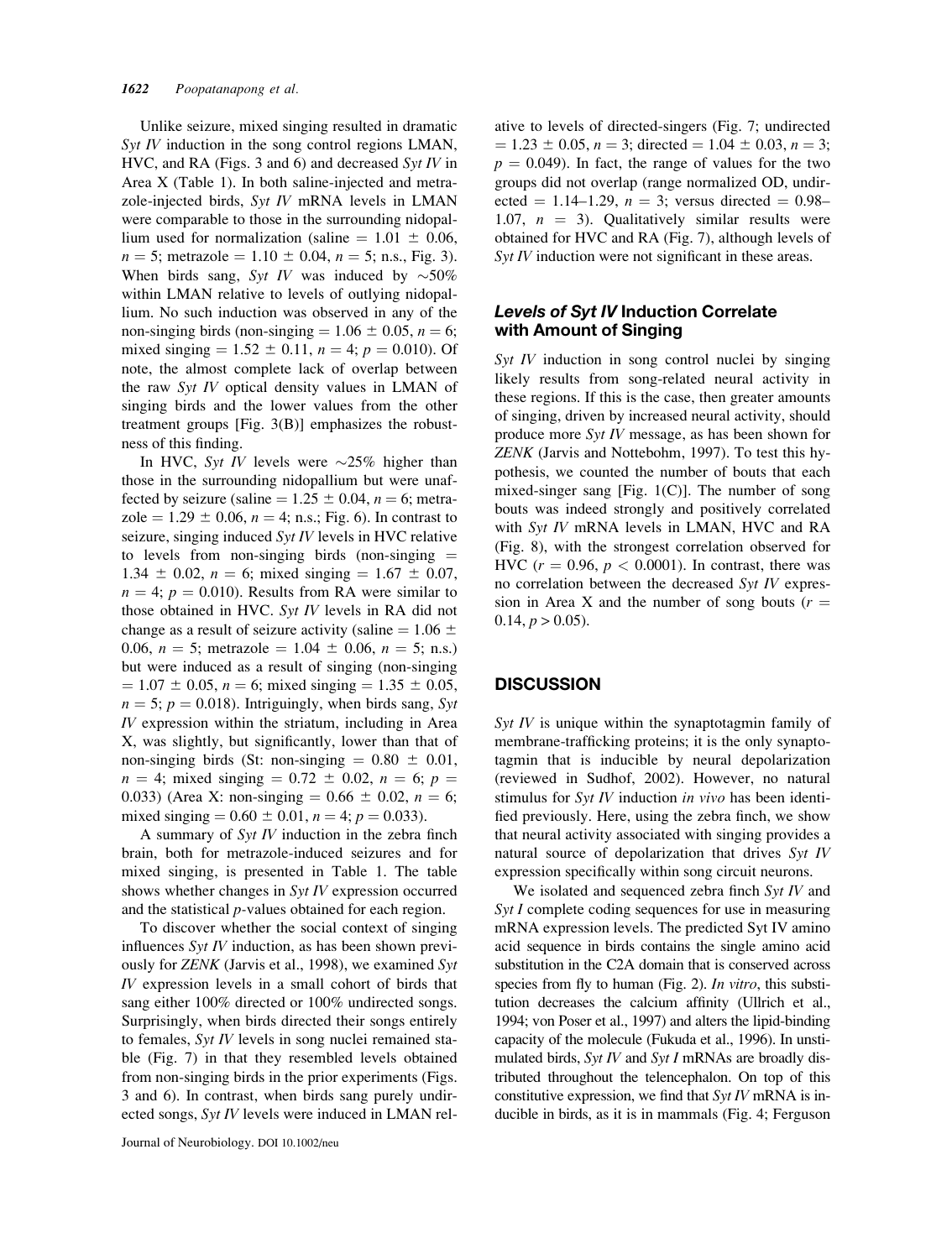

Figure 6 Singing, but not seizure, induces Syt IV in HVC and RA. Syt IV expression in HVC and RA. (A) Top drawing (left) is of the hemi-coronal Nissl-stained section (right) at the level of HVC (arrow) and indicates neuroanatomical boundaries used in gene expression analysis. Middle and bottom photomicrographs of film autoradiograms show representative brain sections hybridized with the Syt IV antisense probe. These reveal  $Syt$  IV induction in HVC of mixed singing birds, but no induction in the other groups. (B) Bar graph compares average normalized Syt IV mRNA levels in HVC across treatment groups. Syt IV expression levels are higher in mixed singing than in non-singing birds, while Syt IV signals from saline, metrazole-injected and non-singing birds show similar intensities (\* $p = 0.010$ ). (C) Top drawing (left) is of a hemi-coronal Nissl-stained section (right) at the level of RA (arrow). Middle and bottom panels show photomicrographs of brain sections hybridized with the  $Syt IV$  antisense probe. These reveal Syt IV induction in RA of mixed singing birds, but no induction in the other groups. D) Bar graphs show that Syt IV expression levels are higher in mixed singing than in non-singing birds, while Syt IV signals from saline-injected, metrazole–injected, and non-singing birds show similar intensities (\* $p = 0.018$ ). The star symbol in the mixed singing group is from a singing bird used for a different study, but that was collected and processed identically to the singing birds presented here. Although not included in the statistical analyses, its Syt IV levels in both HVC and RA fit within those of the mixed singers, reinforcing the reliability of these results. A, arcopallium; HVC, HVC (used as the proper name); Nc, caudal nidopallium; NS, non-singing; MS, mixed singing; RA, robust nucleus of the arcopallium; TeO, optic tectum. Scale bar, 1 mm. Numbers within parentheses indicates sample size.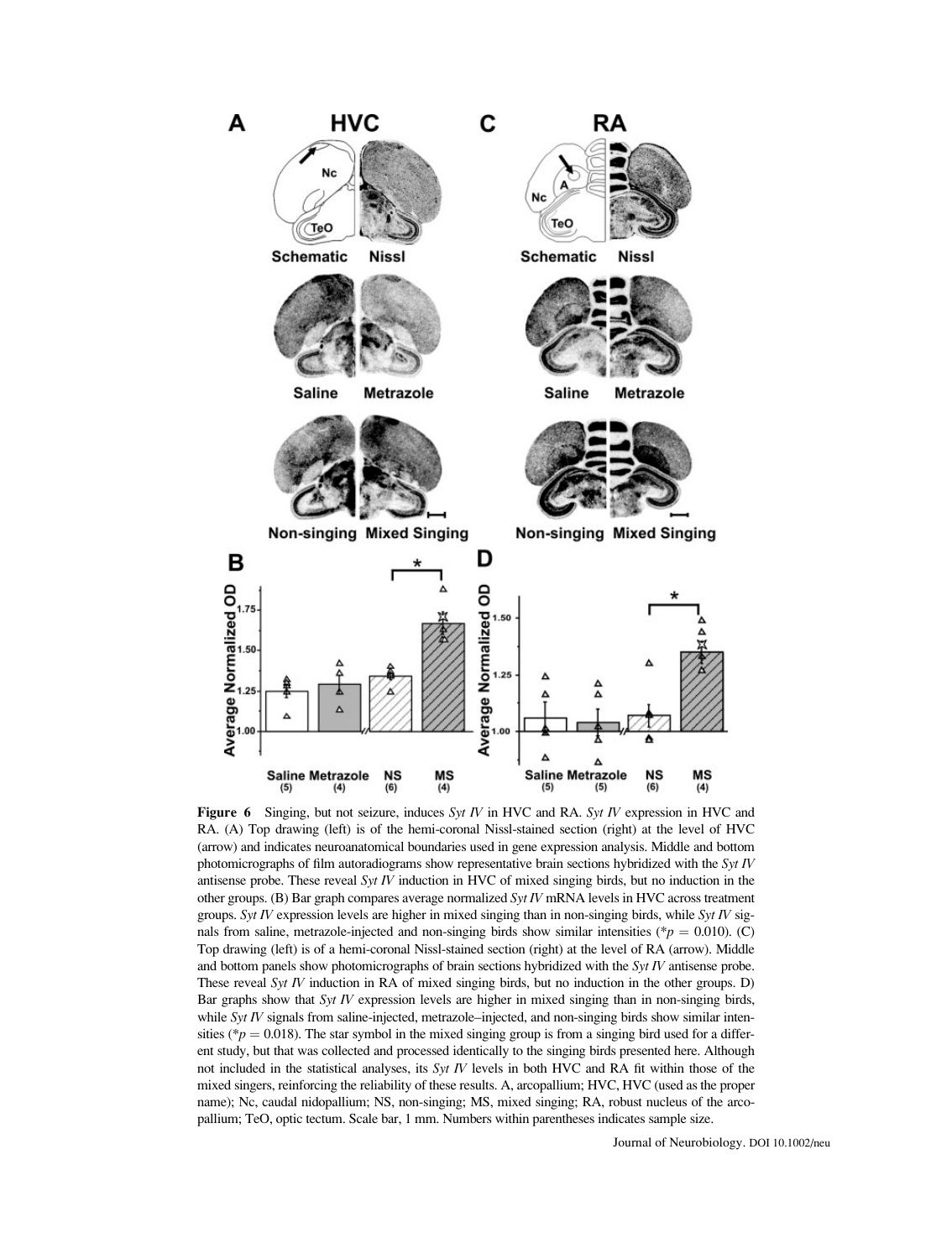| Region<br>οf<br>interest | Metrazole<br>VS.<br><b>Saline</b> | Mixed singing<br>VS.<br>Non-singing |
|--------------------------|-----------------------------------|-------------------------------------|
| <b>LMAN</b>              | n.s. (0.18)                       | 0.011                               |
| <b>HVC</b>               | n.s. (0.62)                       | 0.011                               |
| <b>RA</b>                | n.s. (0.72)                       | 0.017                               |
| <b>AREAX</b>             | n.s. (0.75)                       | 0.033                               |
| <b>STRIATUM</b>          | 0.045                             | 0.033                               |
| <b>ARCOPALLIUM</b>       | n.s. (0.27)                       | n.s. (1.00)                         |
| <b>CEREBELLUM</b>        | n.s. (0.30)                       | n.s. (0.39)                         |

Table 1 Summary of p-Values for Syt IV Normalized OD Measurements Across Major Treatment Groups

Significance levels for regions of interest, including the song control nuclei which are highlighted in the gray box. Nonsignificant values are indicated by n.s. and corresponding  $p$ -values are shown in parenthesis. A  $p$ -value within an upward arrow indicates Syt IV induction in the experimental groups (metrazole, singing) relative to the control groups (saline, non-singing). A  $p$ -value within a downward arrow indicates Syt IV expression decreased in the experimental group relative to the control group.

et al., 2004). However, Syt IV mRNA accumulation following metrazole-driven seizures appears limited to non-song control areas. In contrast, three pallial song circuit nuclei, LMAN, HVC and RA, exhibit striking Syt IV induction when birds sing (Figs. 3 and 6; Table 1). Thus, the neural activity associated with singing appears to drive  $Syt$  *IV* expression, whereas generalized seizure activity fails to do so - even though these song nuclei contain GABA<sub>A</sub> receptors (Schmidt and Perkel, 1998; Spiro et al., 1999; Rosen and Mooney, 2000), the pharmacological target of metrazole. These data suggest that  $Syt$  *IV* induction in a circuit for procedural, sensorimotor learning requires neural activity that is precisely patterned, rather than generally elevated.

In zebra finches, the transcription factor and IEG ZENK is induced in song nuclei by neural activity associated with singing (Jarvis and Nottebohm, 1997). ZENK is also induced by metrazole-driven seizures in these same regions (our data and Mello and Clayton, 1995). Indeed, lack of ZENK expression in neurons following seizure has been taken as evidence that such neurons are incapable of expressing this IEG (Burmeister et al., 2005). To our knowledge, Syt IV is the first gene to show induction only by select patterns of depolarization in the song circuit, namely the firing patterns associated with the production of learned song. The activity-regulated cytoskeletal-associated (Arc) gene is another nontranscription factor that is induced by singing in song nuclei and also in auditory processing areas of the songbird brain (Velho et al., 2005). The role of Arc as an early effector of synaptic plasticity has been well described in mammalian systems where its mRNA is rapidly induced by seizures and by learning (reviewed in Steward and Worley, 2001). Whether induction of Arc, like  $Syt$  IV, is selective for patterned activity over seizure activity within songbird auditory areas



Figure 7 Syt IV mRNA accumulation in directed versus undirected singers. Syt IV is induced by singing in the LMAN (top) of undirected singers (right), but not of directed singers (left). Similar trends occur in HVC (middle) and RA (bottom). Images of film autoradiograms from hemicoronal sections of each bird are provided to illustrate the nonsignificant trends in HVC and RA. Scale bar, 1 mm.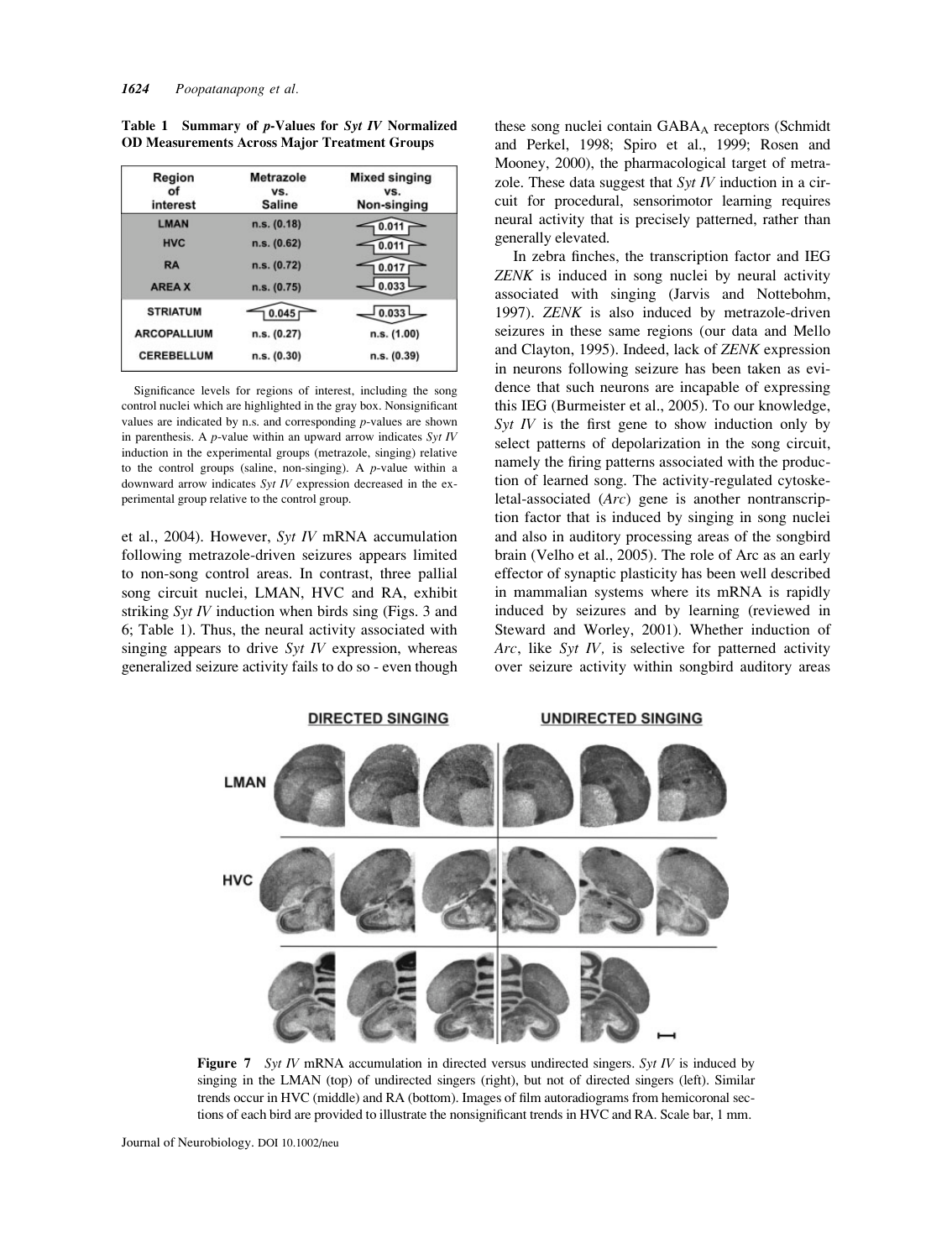

Figure 8 Syt IV mRNA expression correlates positively with the amount of singing. Syt IV signals in LMAN (top), HVC (middle) and RA (bottom) correlate with the number of bouts sung by each bird. Lines indicate simple linear regressions. Data for both mixed singing and non-singing (0 points on the X-axis) birds are plotted for comparison. Stars indicate a bird used for a separate study but that was acquired and processed as the mixed singers. Although not included in the statistical analyses, its  $Syt$  *IV* levels fit within those of the mixed singers, reinforcing the reliability of these results.

or song nuclei is not known. Distinct activation patterns are likely to activate distinct sets of kinases and transcription factors, including those involved in learning and memory. For example, in hippocampal dendrites, spaced stimuli are effective in stabilizing

an activated MAP kinase pathway, leading to protrusion of new dendritic filopodia, whereas a single prolonged stimulus does not (Wu et al., 2001). Responses of T lymphocytes to different environmental stimulants can result in different frequencies of calcium oscillations which, in turn, activate differential subsets of transcription factors (Dolmetsch et al., 1997). Patterned neural activity associated with singing may similarly drive a transcriptional cascade distinct from seizure-related pathways, and include factors that activate Syt IV mRNA transcription.

Alternatively,  $Syt$  *IV* induction may be gated by neuromodulation associated with singing. In contrast to pharmacological seizures, courting behavior is associated with a rise in testosterone and other neurochemicals (reviewed in Ball and Balthazart, 2004). In our initial experiments with singing birds, males (mixed-singers) were housed with females to whom they could direct their courtship songs. However, analysis of ZENK expression revealed high levels in Area X (Supplementary Fig. 4) indicating that, despite the female's presence, not all songs were directed to her (Jarvis et al., 1998). We thus tested  $Syt$  $IV$  induction by singing in a cohort of males that sang either 100% directed or 100% undirected songs. We found that, in LMAN, induction occurred during undirected, but not directed, singing (Fig. 7). A similar trend was observed in both HVC and RA, but differences in these regions were not significant, potentially due to the following: (1) in the experiment using mixed singers,  $Syt$  *IV* induction was most robust in LMAN ( $\sim$ 50%; Fig. 3) with a smaller effect in HVC and RA ( $\sim$ 25%; Fig. 6), indicating that changes in LMAN are more readily observable; (2) the 100% undirected-singers sang fewer songs (range  $= 107 -$ 116 bouts) than the mixed singers (range  $= 73-220$ bouts; Fig. 8), and the level of  $Svt$  *IV* induction in LMAN, HVC and RA depends on the amount of singing (Fig. 8); (3) our sample size was small. Future studies designed to probe the biological basis of the effect of social context on  $Syt IV$  induction in LMAN, using larger sample sizes, will provide more evidence as to whether such effects also obtain in HVC and RA.

In zebra finches, neuromodulators such as noradrenaline 'gate' the song-selective auditory responses of song circuit neurons (Dave et al., 1998; Cardin and Schmidt, 2004). Moreover, pharmacological depletion of noradrenergic inputs to Area X resulted in elevated ZENK expression in directed singers, similar to levels observed in undirected singers (Castelino and Ball, 2005). This suggests that noradrenergic drive to Area X may normally be high in directed singers, and may suppress ZENK induction during performance of courtship songs to females. If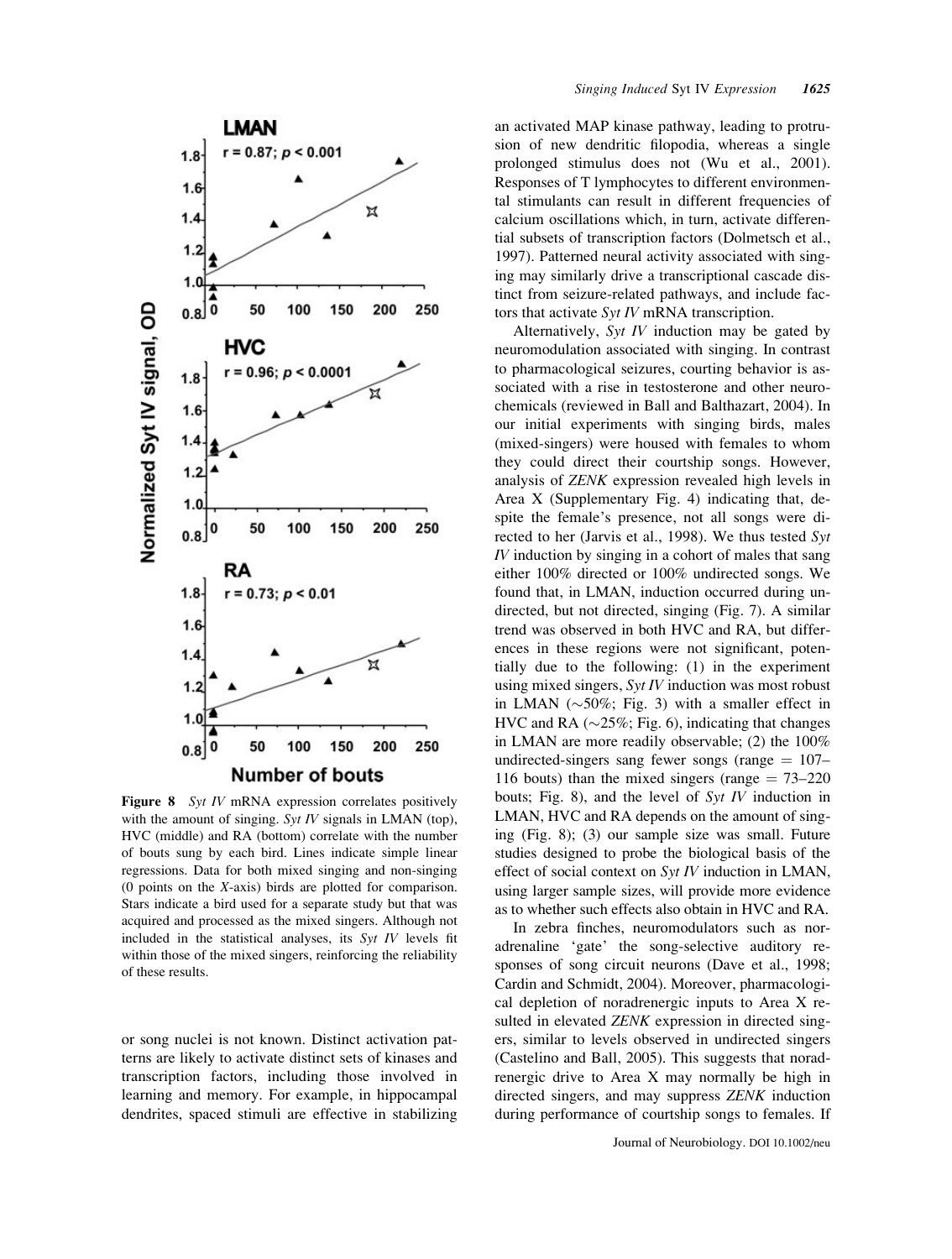so, noradrenaline and/or other neuromodulators may similarly gate the effect of social context for multiple gene transcripts (Teramitsu and White, 2006), including Syt IV, within song nuclei.

In the striatum, including song nucleus Area X, Syt IV levels were slightly reduced in singing birds. This reduction may indicate that, within the avian basal ganglia, Syt  $IV$  is expressed in cells that are inhibited during singing. For example, Area X contains both striatal and pallidal-like cell types which are both inhibitory (Farries and Perkel, 2002). One scenario is that, during singing, HVC inputs to Area X excite striatal cell types which, in turn, inhibit pallidal ones. If these pallidal cells express  $Syt IV$ , such inhibition could, hypothetically, result in lower Syt IV expression in Area X during singing. Future studies will examine the cellular identity of song circuit neurons that exhibit Syt IV induction.

Our studies do not indicate whether Syt IV regulation by singing is due to the motor act itself, or to auditory feedback of the bird's own song. Singingrelated neural activity and ZENK induction persists in the song circuit of deafened birds (McCasland and Konishi, 1981; Jarvis and Nottebohm, 1997; Hessler and Doupe, 1999a,b) and this activity might induce Syt IV. Future studies in deafened singing birds will clarify whether this is so, and whether deterioration of song quality (Nordeen and Nordeen, 1992; Brainard and Doupe, 2001) is associated with altered Syt IV induction.

What is the significance of  $Syt$  *IV* induction in zebra finch song circuitry? Among songbirds, zebra finches are known as "closed-ended learners" meaning that once they are mature, they sing the same song relatively unchanged throughout life. Open-ended learners such as mockingbirds are continuously capable of imitating new sounds. Never-the-less, the entire zebra finch song circuit remains active throughout life and contributes to maintaining song quality (Jarvis and Nottebohm, 1997; Hessler and Doupe, 1999a,b; Williams and Mehta, 1999; Brainard and Doupe, 2000). Syt IV induction by singing in adult birds may be part of the mechanism for maintenance of adult song quality. Testing young birds whose songs are still undergoing sensorimotor learning will clarify whether behavioral plasticity or behavioral stability is more strongly correlated with modulation of Syt IV levels.

In mammals, Syt IV is proposed to act presynaptically as a negative or homeostatic regulator of neurotransmitter release following its induction by prior depolarization (Vician et al., 1995). This hypothesis is partly based on Syt IV's C2A domain which has reduced calcium affinity relative to Syt I (von Poser et al., 1997). Syt IV can heterodimerize with Syt I

in vitro (Osborne et al., 1999). Such heterodimers would presumably be less sensitive to calcium influx than Syt I homomers. Induced Syt IV levels might, therefore, act in a dominant negative fashion to decrease vesicular release in vivo, including at song circuit synapses. Indeed, in PC12 cells, Syt IV overexpression inhibits depolarization-induced vesicular exocytosis (Machado et al., 2004). However, recent studies in hippocampal cell cultures failed to find any effect of acute Syt IV over-expression on excitatory fast synaptic transmission, release probability, or fusion pore kinetics (Ting et al., 2006). These findings provoke a rethinking of the dominant hypothesis of Syt IV function but may not accurately depict endogenous Syt IV function in vivo since nonphysiological over-expression of a poor calcium sensor may compensate for the reduced calcium affinity and thus suffice for normal synaptic transmission. Further, in vitro culture conditions might omit other regulatory factors that interact with Syt IV in vivo.

Syt IV null mutant mice have both a behavioral and a synaptic phenotype: behaviorally, they are impaired in the social transmission of food preference and exhibit deficits in associative passive avoidance memory (Ferguson et al., 2000a,b). In adult songbirds, loss of Syt IV might similarly disrupt the maintenance of socially-learned song. At the synaptic level, Syt IV null mutant mice demonstrate enhanced short-term plasticity in the CA1 region of the hippocampus (Ferguson et al., 2004). The latter observation includes enhanced paired pulse facilitation, which is thought to occur when the first pulse fails to exhaust the readily releasable pool of vesicles but primes the nerve terminal for even greater release at the second pulse. Whether the enhanced paired pulse facilitation at Syt  $IV^{-/-}$  synapses can be interpreted as evidence that wild type Syt IV levels support neurotransmitter release is not clear. Since Syt  $\overline{IV}^{-/-}$  mice lack Syt IV throughout development, levels of other Syt family members may be altered developmentally in compensation for Syt IV loss. Indeed, Syt IV function may depend critically on levels of other Syt family members. To date, no temporally regulated constructs have been used to test the real-time effects of altering Syt IV levels in vivo.

The localization of Syt IV to presynaptic nerve terminals of mammals has been questioned (Berton et al., 2000; Ibata et al., 2000; Fukuda et al., 2001; Zhang et al., 2004). Moreover, the putative Syt IV ortholog in Drosophila has been localized to the postsynaptic compartment (Yoshihara et al., 2005). Some of these discrepancies may reflect species differences (Dai et al., 2004). Because of its greater sequence similarity, the zebra finch Syt IV is likely to function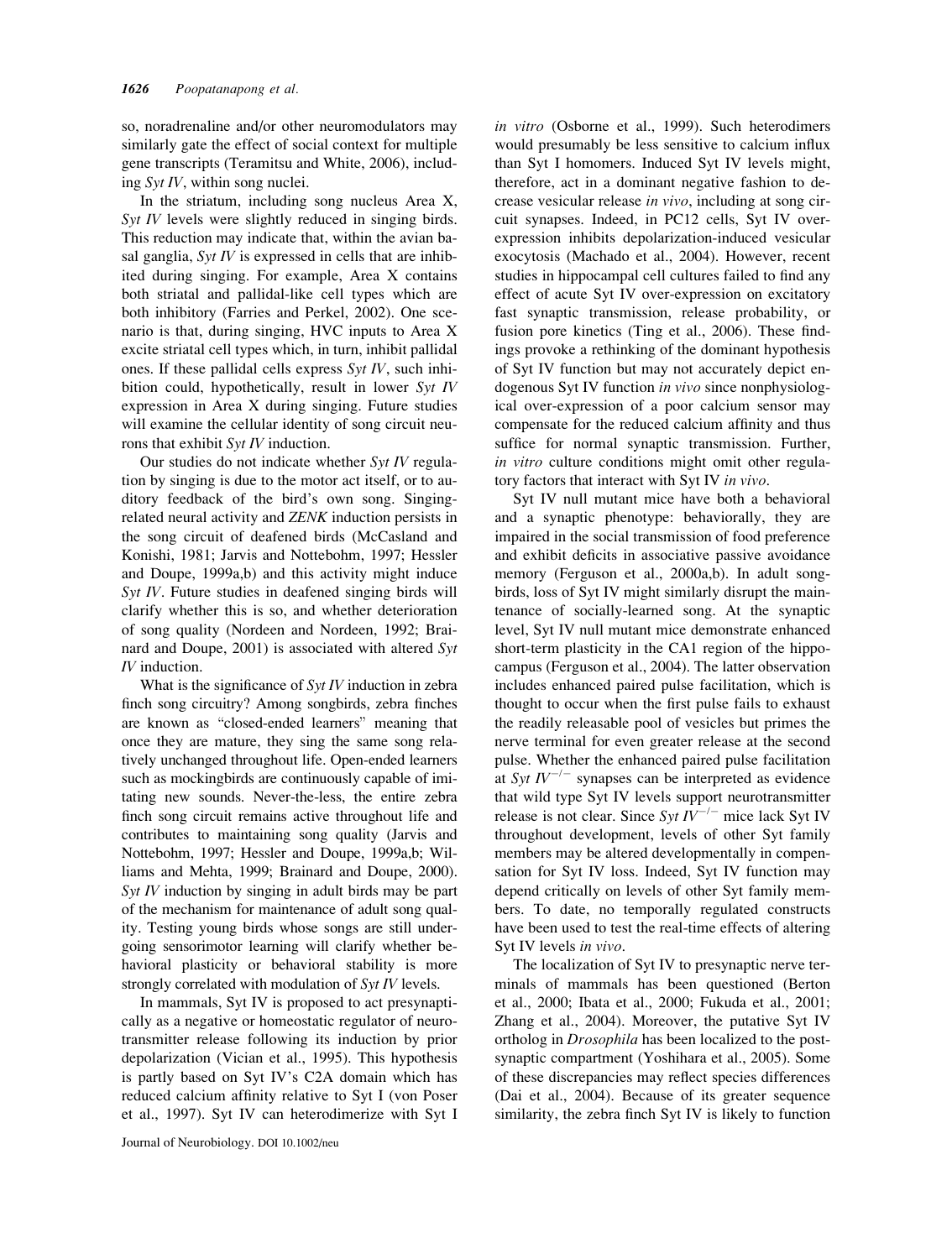more like its mammalian, than its insect, ortholog (Fig. 2). Over-expression of Syt IV in mammalian central nervous system cell cultures indicates that at least a majority of the protein is localized to presynaptic nerve terminals and can indeed be found on synaptic vesicles (Ting et al., 2006).

In contrast to Syt IV, Syt I is not induced in the zebra finch brain either by seizure or by singing (Supplementary Fig. 1). This result is expected; in other systems  $Syt I$  is not an IEG. In zebra finches, we find robust constitutive levels of Syt I mRNA broadly distributed throughout the telencephalon with a few exceptions: in the song nuclei LMAN and RA,  $Syt I$  is low relative to the surrounding nidopallium and arcopallium, respectively. Syt I levels are also low in the medial striatum, including within the song nucleus Area X. The pallial HVC area is the only song nucleus we examined in which we observed high  $Syt$  I levels, even more robust than outlying regions. It is upon this varied background of song circuit Syt I expression (low in LMAN and RA, but high in HVC) that  $Svt$  *IV* induction occurs during singing. The ratio of Syt I to Syt IV protein may determine the synaptic consequences of  $Syt$  *IV* induction. During singing, the zebra finch song circuit thus contains at least two distinct Syt IV:Syt I ratios - a high ratio in LMAN where  $Svt$  *IV* is induced on a background of low Syt I expression, versus a lower ratio in HVC where  $Syt$  $IV$  induction is balanced by high constitutive  $SytI$  expression. Future electrophysiological experiments could examine the synaptic effects of naturally-driven induction on a background of high  $Syt I$  levels in HVC versus a background of low Syt I levels in LMAN.

In summary, studies with zebra finches, a songbird species, have identified a naturally learned behavior that induces unique  $Svt$  *IV* neural expression patterns that correlate with the behavior. The use of natural behaviors to induce  $Svt$  *IV* in songbirds and in other systems may illuminate the synaptic function of Syt IV in the underlying circuitry. The failure of generalized depolarization to induce  $Syt$  *IV* in the song circuit indicates that either neuromodulation or patterned neural activity associated with singing is required for Syt IV modulation. Moreover, induction in LMAN by undirected, but not directed, singing may indicate that both neuromodulation and patterned activity are required. As  $Syt IV$  is known to be an IEG in other systems, it is tempting to speculate that its induction by patterned neural activity reflects the temporal nature of information coding in neural circuits. The dynamic regulation of Syt IV observed in the song circuit, a specialized cortico-basal ganglia-thalamo-cortical pathway, may extend more generally to other procedurally learned sensorimotor behaviors.

### Note Added in Proof

During publication of this manuscript, another study (Wada et al., 2006) that examined multiple genes regulated by singing also found  $Syt$  *IV* to be one of them.

We thank Dr. Arthur Arnold for the zebra finch cDNA library and the use of imaging equipment, and Dr. Barney Schlinger for sharing resources. Dr. David Clayton provided the clone for canary ZENK. Ms. Linh Bui provided double-blinded quantification of Syt IV expression. Dr. Felix Schweizer, two anonymous reviewers, and members of the White laboratory provided helpful comments on the manuscript.

### **REFERENCES**

- Ball GF, Balthazart J. 2004. Hormonal regulation of brain circuits mediating male sexual behavior in birds. Physiol Behav 83:329–346.
- Berton F, Cornet V, Iborra C, Garrido J, Dargent B, Fukuda M, et al. 2000. Synaptotagmin I and IV define distinct populations of neuronal transport vesicles. Eur J Neurosci 12:1294–1302.
- Berton F, Iborra C, Boudier JA, Seagar MJ, Marqueze B. 1997. Developmental regulation of synaptotagmin I, II, III, and IV mRNAs in the rat CNS. J Neurosci 17:1206–1216.
- Bottjer SW, Arnold AP. 1997. Developmental plasticity in neural circuits for a learned behavior. Ann Rev Neurosci 20:459–481.
- Bottjer SW, Miesner EA, Arnold AP. 1984. Forebrain lesions disrupt development but not maintenance of song in passerine birds. Science 224:901–903.
- Brainard MS, Doupe AJ. 2000. Interruption of a basal ganglia-forebrain circuit prevents plasticity of learned vocalizations. Nature 404:762–766.
- Brainard MS, Doupe AJ. 2001. Postlearning consolidation of birdsong: Stabilizing effects of age and anterior forebrain lesions. J Neurosci 21:2501–2517.
- Burmeister SS, Jarvis ED, Fernald RD. 2005. Rapid behavioral and genomic responses to social opportunity. PLo S Biol 3:e363.
- Cardin JA, Schmidt MF. 2004. Noradrenergic inputs mediate state dependence of auditory responses in the avian song system. J Neurosci 24:7745–7753.
- Castelino CB, Ball GF. 2005. A role for norepinephrine in the regulation of context-dependent ZENK expression in male zebra finches (Taeniopygia guttata). Eur J Neurosci 21:1962–1972.
- Dai H, Shin OH, Machius M, Tomchick DR, Sudhof TC, Rizo J. 2004. Structural basis for the evolutionary inactivation of  $Ca^{2+}$  binding to synaptotagmin 4. Nat Struct Mol Biol 11:844–849.
- Dave AS, Yu AC, Margoliash D. 1998. Behavioral state modulation of auditory activity in a vocal motor system. Science 282:2250–2254.

Journal of Neurobiology. DOI 10.1002/neu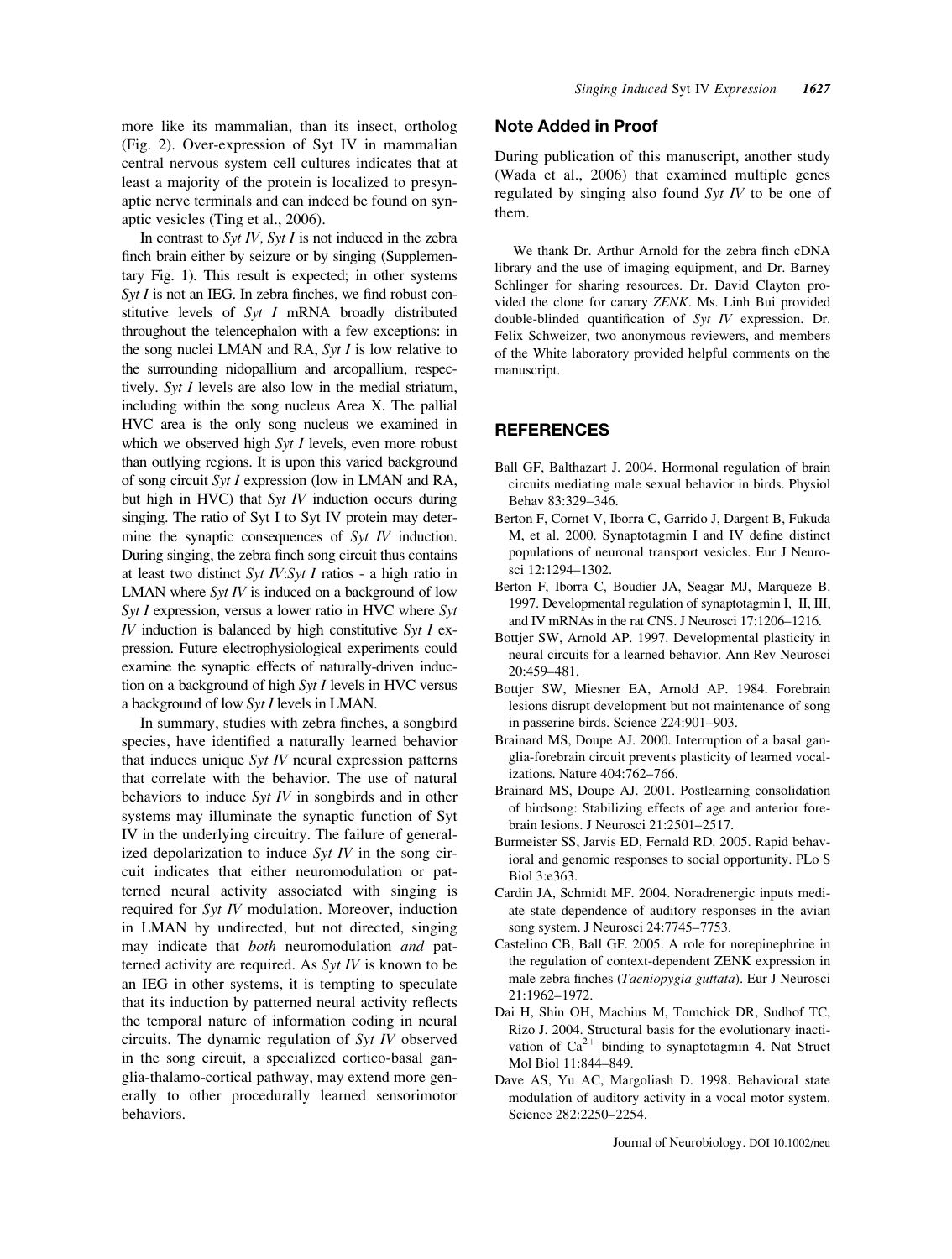- Dolmetsch RE, Lewis RS, Goodnow CC, Healy JI. 1997. Differential activation of transcription factors induced by  $Ca^{2+}$ response amplitude and duration. Nature 386:855–858.
- Farries MA. 2001. The oscine song system considered in the context of the avian brain: Lessons learned from comparative neurobiology. Brain Behav Evol 58:80–100.
- Farries MA, Perkel DJ. 2002. A telencephalic nucleus essential for song learning contains neurons with physiological characteristics of both striatum and globus pallidus. J Neurosci 22:3776–3787.
- Ferguson GD, Anagnostaras SG, Silva AJ, Herschman HR. 2000a. Deficits in memory and motor performance in synaptotagmin IV mutant mice. Proc Nat Acad Sci USA 10:5598–5603.
- Ferguson GD, Chen XN, Korenberg JR, Herschman HR. 2000b. The human synaptotagmin IV gene defines an evolutionary break point between syntenic mouse and human chromosome regions but retains ligand inducibility and tissue specificity. J Biol Chem 275:36920–36926.
- Ferguson GD, Thomas DM, Elferink LA, Herschman HR. 1999. Synthesis degradation, and subcellular localization of synaptotagmin IV, a neuronal immediate early gene product. J Neurochem 72:1821–1831.
- Ferguson GD, Wang H, Herschman HR, Storm DR. 2004. Altered hippocampal short-term plasticity and associative memory in synaptotagmin IV  $(-/-)$  mice. Hippocampus 14:964–974.
- Fukuda M, Ibata K, Mikoshiba K. 2001. A unique r domain of synaptotagmin IV is essential for Golgi localization. J Neurochem 77:730–740.
- Fukuda M, Kojima T, Mikoshiba K. 1996. Phospholipid composition dependence of  $Ca^{2+}$ -dependent phospholipid binding to the C2A domain of synaptotagmin IV. J Biol Chem 271:8430–8434.
- Hahnloser RHR, Kozhevnikov AA, Fee MS. 2002. An ultrasparse code underlies the generation of neural sequences in a songbird. Nature 419:65–70.
- Hessler NA, Doupe AJ. 1999a. Singing-related neural activity in a dorsal forebrain-basal ganglia circuit of adult zebra finches. J Neurosci 19:10461–10481.
- Hessler NA, Doupe AJ. 1999b. Social context modulates singing in the songbird forebrain. Nat Neurosci 2:209– 211.
- Huang X, Miller W. 1991. A time-efficient, linear-space local similarity algorithm. Adv Appl Mathe 12:337–357.
- Ibata K, Fukuda M, Hamada T, Kabayama H, Mikoshiba K. 2000. Synaptotagmin IV is present at the Golgi and distal parts of neurites. J Neurochem 74:518–526.
- Ibata K, Hashikawa T, Tsuboi T, Terakawa S, Liang F, Mizutani A, Fukuda M, et al. 2002. Non-polarized distribution of synaptotagmin IV in neurons: Evidence that synaptotagmin IV is not a synaptic vesicle protein. Neurosci Res 43:401–406.
- Jarvis ED. 2004. Learned birdsong and the neurobiology of human language. Ann N Y Acad Sci 1016:749–777.
- Jarvis ED, Güntürkün O, Bruce L, Csillag A, Karten HJ, Kuenzel W, Medina L, et al. 2005. Avian brains and a new understanding of vertebrate evolution. Nat Rev Neurosci 6:151–159.

Journal of Neurobiology. DOI 10.1002/neu

- Jarvis ED, Nottebohm F. 1997. Motor-driven gene expression. Proc Nat Acad Sci USA 94:4097–4102.
- Jarvis ED, Scharff C, Grossman MR, Ramos JA, Nottebohm F. 1998. For whom the bird sings: Context-dependent gene expression. Neuron 21:775–788.
- Kao MH, Doupe AJ, Brainard MS. 2005. Contributions of an avian basal ganglia-forebrain circuit to real-time modulation of song. Nature 433:638–643.
- Lalonde R, Bensoula AN, Filali M. 1995. Rotorod sensorimotor learning in cerebellar mutant mice. Neurosci Res 22:423–426.
- Littleton JT, Serano TL, Rubin GM, Ganetzky B, Chapman ER. 1999. Synaptic function modulated by changes in the ratio of synaptotagmin I and IV. Nature 400:757– 760.
- Livingston FS, White SA, Mooney R. 2000. Slow NMDA-EPSCs at synapses critical for song development are not required for song learning in zebra finches. Nat Neurosci 3:482–488.
- Machado HB, Liu W, Vician LJ, Herschman HR. 2004. Synaptotagmin IV overexpression inhibits depolarization-induced exocytosis in PC12 cells. J Neurosci Res 76:334–341.
- Mahata SK, Marksteiner J, Sperk G, Mahata M, Gruber B, Fischer-Colbrie R, Winkler H. 1992. Temporal lobe epilepsy of the rat: Differential expression of mRNAs of chromogranin B, secretogranin II, synaptin/synaptophysin and p65 in subfield of the hippocampus. Brain Res Mol Brain Res 16:1–12.
- McCasland JS, Konishi M. 1981. Interaction between auditory and motor activities in an avian song control nucleus. Proc Nat Acad Sci USA 78:7815–7819.
- Mello CV, Clayton DF. 1995. Differential induction of the ZENK gene in the avian forebrain and song control circuit after metrazole-induced depolarization. J Neurobiol 26:145–161.
- Mello CV, Vicario DS, Clayton DF. 1992. Song presentation induces gene expression in the songbird forebrain. Proc Nat Acad Sci USA 89:6818–6822.
- Nordeen KW, Nordeen EJ. 1992. Auditory feedback is necessary for the maintenance of stereotyped song in adult zebra finches. Behav Neur Biol 57:58–66.
- Nottebohm F, Arnold AP. 1976. Sexual dimorphism in vocal control areas of the songbird brain. Science 194: 211–213.
- Nottebohm F, Kelley DB, Paton JA. 1982. Connections of vocal control nuclei in the canary telencephalon. J Comp Neurol 207:344–357.
- Olveczky BP, Andalman AS, Fee MS. 2005. Vocal experimentation in the juvenile songbird requires a basal ganglia circuit. PLo S Biol 3:e153.
- Osborne SL, Herreros J, Bastiaens PI, Schiavo G. 1999. Calcium-dependent oligomerization of synaptotagmins I and II. Synaptotagmins I and II are localized on the same synaptic vesicle and heterodimerize in the presence of calcium. J Biol Chem 274:59–66.
- Reiner A, Perkel DJ, Mello CV, Jarvis ED. 2004. Songbirds and the revised avian brain nomenclature. Ann N Y Acad Sci 1016:77–108.